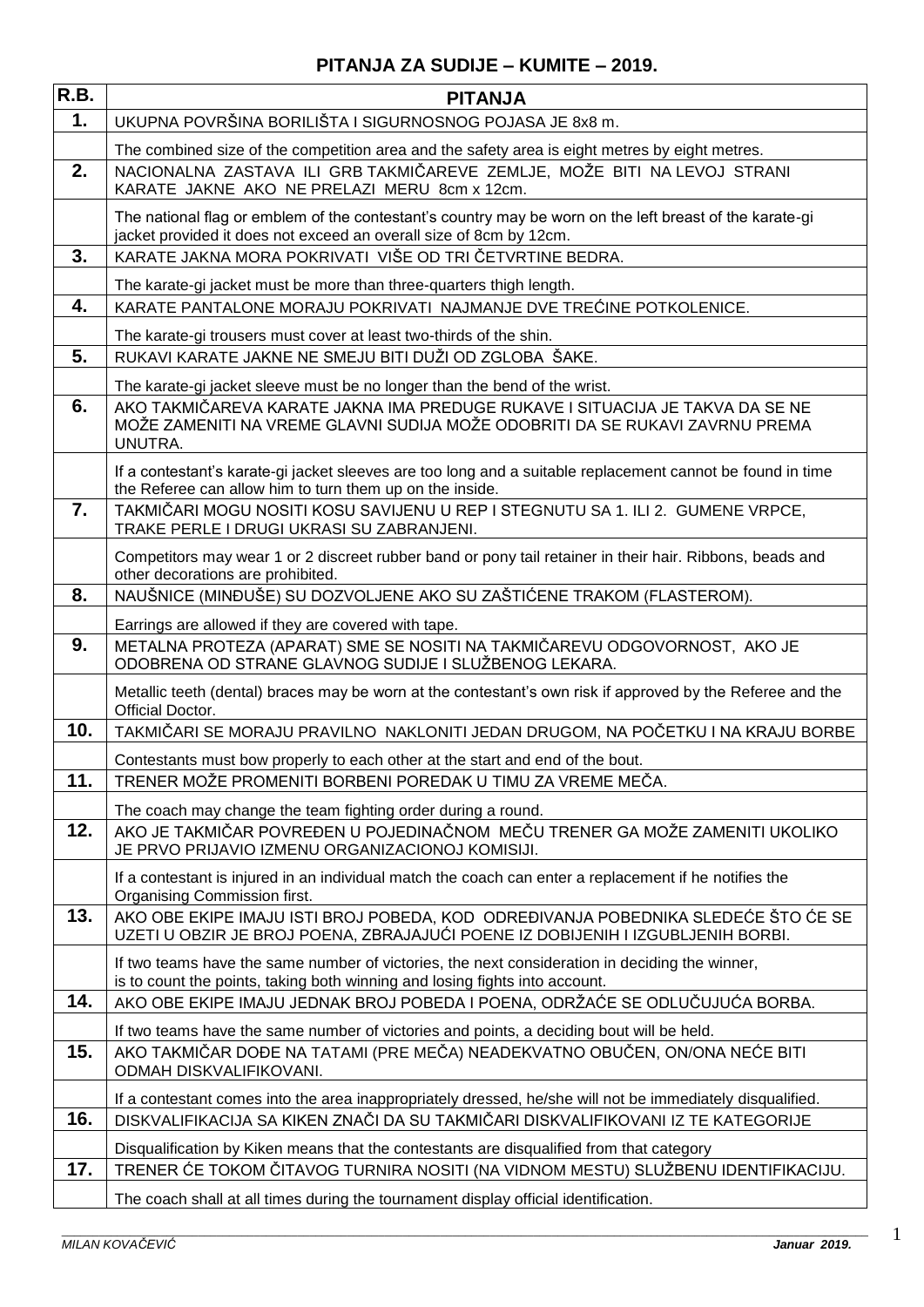| 18. | BORBE MUŠKARACA SENIORA SU TRI MINUTA, ŽENE, KADETI I JUNIORI DVA MINUTA.                                                                                                                                             |
|-----|-----------------------------------------------------------------------------------------------------------------------------------------------------------------------------------------------------------------------|
|     | Senior Male bouts are three minutes, and Women, Cadets, and Juniors, two minutes.                                                                                                                                     |
| 19. | POJEDINAČNE BORBE MUŠKARACA SENIORA ZA MEDALJU SU TRI MINUTA I ZA ŽENE DVA<br>MINUTA.                                                                                                                                 |
|     | Senior individual Male bouts for medals are three minutes and for Female two minutes.                                                                                                                                 |
| 20. | BORBE ZA MLAĐE SENIORE SU UVEK TRI MINUTA I ZA MLAĐE SENIORKE DVA MINUTA                                                                                                                                              |
|     | Under 21 years Male bouts are always three minutes and for Female two minutes.                                                                                                                                        |
| 21. | TAKMIČAR NE MORA DA MENJA GORNJI DEO KIMONA AKO MU SE VEZICE POKIDAJU TOKOM MEČA                                                                                                                                      |
|     | A competitor does not need to change the jacket if ties are torn off during the match.                                                                                                                                |
| 22. | ZA JODAN NOŽNI UDARAC KOJI NEZNATNO NE ZADOVOLJAVA (NEMA) ZANSHIN MOŽE SE<br>DOSUDITI IPPON JER SE TI UDARCI SMATRAJU TEHNIČKI ZAHTEVNIM TEHNIKAMA.                                                                   |
|     | A Jodan kick slightly deficient in Zanshin may be given Ippon because it is considered to be a technically<br>difficult technique.                                                                                    |
| 23. | ZA BRZU KOMBINACIJU CHUDAN GERI I TSUKI OD KOJIH SVAKI POENTIRA, BIĆE DOSUĐEN IPPON.                                                                                                                                  |
|     | A fast combination of Chudan Geri and Tsuki each of which score in their own right will be given Ippon.                                                                                                               |
| 24. | U SENIORSKIM BORBAMA LAGANI "DODIR", KONTAKT U GRLO NEBI TREBAO REZULTIRATI                                                                                                                                           |
|     | OPOMENOM ILI KAZNOM AKO NEMA STVARNE OZLEDE.                                                                                                                                                                          |
|     | In Senior matches a light "glove touch" to the throat need no result in a warning or penalty provided there is<br>no actual injury.                                                                                   |
| 25. | UDARAC NOGOM U PREPONE NEĆE REZULTIRATI KAZNOM AKO GA NAPADAČ NIJE ZADAO<br>NAMERNO.                                                                                                                                  |
|     | A kick in the groin will not result in a penalty provided the offender did not do it intentionally.                                                                                                                   |
| 26. | KAZNE IZ KATEGORIJE-1 I KATEGORIJE-2 MEĐUSOBNO SE NE SABIRAJU.                                                                                                                                                        |
|     | Category 1 and Category 2 penalties do not cross-accumulate.                                                                                                                                                          |
| 27. | AKO JE SENSHU POVUČEN KADA JE OSTALO MANJE OD 15 SEKUNDI, NE MOŽE SE DODIJELITI NI<br>JEDAN SENSHU BILO KOJEM TAKMIČARU.                                                                                              |
|     | If Senshu is withdrawn when it is less than 15 seconds left of the bout, no further Senshu can be awarded to<br>either competitor.                                                                                    |
| 28. | AKO TAKMIČAR KOJI JE OSTVARIO SENSHU DOBIJA UPOZORENJE IZ KATEGORIJE 2 ZA<br>IZBJEGAVANJE BORBE A AKO JE OSTALO MANJE OD 15 SEKUNDI DO KRAJA BORBE - TAKMIČAR<br>CE AUTOMATSKI IZGUBITI OVU PREDNOST.                 |
|     | Should a competitor that has been awarded Senshu receives a Category 2 warning for avoiding combat<br>when there is less then 15 seconds left of the bout – the competitor will automatically forfeit this advantage. |
| 29. | KEIKOKU IZ KATEGORIJE-1 SE OBIČNO DOSUĐUJE KADA JE TAKMIČAREVA MOGUĆNOST ZA<br>POBEDU LAGANO UMANJENA PROTIVNIKOVIM PREKRŠAJEM.                                                                                       |
|     | Category 1 Keikoku is normally given when the contestant's potential for winning is slightly diminished by<br>the opponent's foul.                                                                                    |
| 30. | HANSOKU-CHUI IZ KATEGORIJE-1 MOŽE SE DOSUDITI DIREKTNO.                                                                                                                                                               |
|     | Category 1 Hansoku-Chui may be imposed directly.                                                                                                                                                                      |
| 31. | HANSOKU-CHUI SE DOSUĐUJE KADA JE TAKMIČAREVA MOGUĆNOST ZA POBEDU, OZBILJNO<br>UMANJENA PROTIVNIKOVIM PREKRŠAJEM.                                                                                                      |
|     | Hansoku-Chui is given when the contestant's potential for winning has been seriously reduced by the<br>opponent's foul.                                                                                               |
| 32. | DA BI ODUZEO SENSHU, SUDIJA MORA PRVO POKAZATI ZNAK ZA ODGOVARAJUĆE UPOZORENJE,<br>A ZATIM ZNAK ZA SENSHU, A ZATIM ZNAK PONIŠTENJA (TORIMASEN) KAKO BI ZATRAŽIO<br>PODRŠKU SUDIJA.                                    |
|     | In order to take away Senshu, the Referee must first show the sign for the applicable warning followed by<br>the sign for Senshu and then the sign of annulment (Torimasen) to solicit the support of the judges.     |
| 33. | ČUKOKU, KEIKOKU I HANSOKU-CHUI SU UPOZORENJA                                                                                                                                                                          |
|     | Chukoku, Keikoku and Hansoku-Chui are warnings.                                                                                                                                                                       |
| 34. | HANSOKU SE DOSUĐUJE ZA OZBILJNA KRŠENJA PRAVILA                                                                                                                                                                       |
|     |                                                                                                                                                                                                                       |

2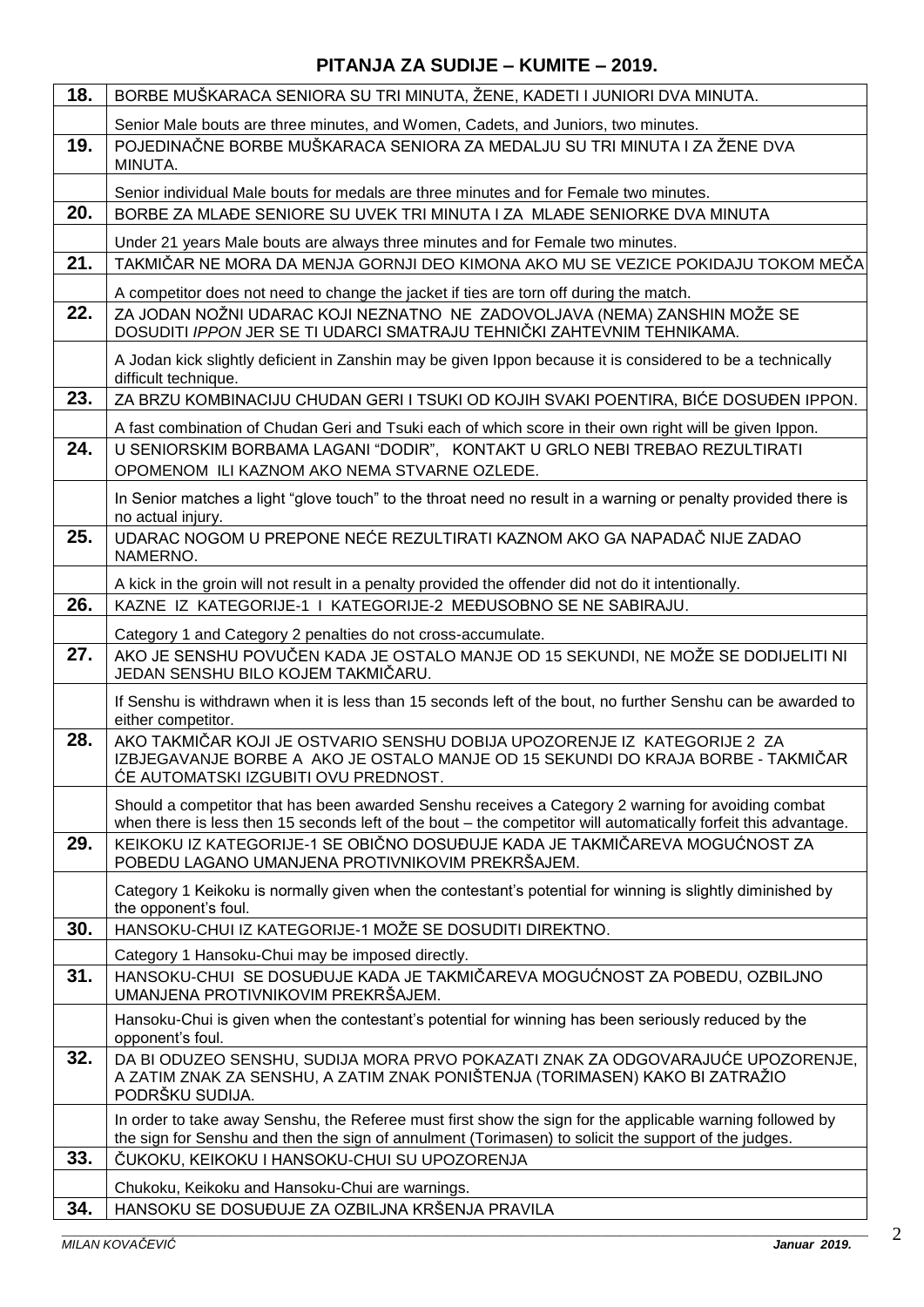|     | Hansoku is imposed for serious rules infractions.                                                                                                                                                                                |
|-----|----------------------------------------------------------------------------------------------------------------------------------------------------------------------------------------------------------------------------------|
| 35. | SHIKKAKU SE MOŽE DOSUDITI SAMO POSLE DATOG UPOZORENJA                                                                                                                                                                            |
|     | Shikkaku can only be imposed after a warning has been given.                                                                                                                                                                     |
| 36. | AKO SE TAKMIČAR PONAŠA ZLONAMERNO, SHIKKAKU A NE HANSOKU JE KOREKTNA KAZNA.                                                                                                                                                      |
|     | If a contestant acts maliciously, Shikkaku and not Hansoku is the correct penalty.                                                                                                                                               |
| 37. | AKO SE TAKMIČAR PONAŠA ZLONAMERNO, HANSOKU JE KOREKTNA KAZNA.                                                                                                                                                                    |
|     | If a contestant acts maliciously, Hansoku is the correct penalty.                                                                                                                                                                |
| 38. | TAKMIČARU MOŽE BITI DOSUĐEN SHIKAKU, AKO SE ZA PONAŠANJE TRENERA ILI ČLANA<br>TAKMIČAREVE DELEGACIJE KOJI SE NE BORE, SMATRA DA ŠTETI UGLEDU I ČASTI KARATE-do                                                                   |
|     | A competitor can be given Shikkaku if the behaviour of the coach or non-combatant members of the<br>contestant's delegation is considered to harm the prestige and honour of Karate-do.                                          |
| 39. | SHIKAKU MORA BITI JAVNO OBJAVLJEN.                                                                                                                                                                                               |
|     | A public announcement of Shikkaku must be made.                                                                                                                                                                                  |
| 40. | TAKMIČARI KOJI SIMULIRAJU (IZMIŠLJAJU) POVREDU BIĆE PREDMET NAJTEŽIH KAZNI,<br>UKLJUČUJUĆI TU I DOŽIVOTNU SUSPENZIJU ZA PONOVLJENE PREKRŠAJE.                                                                                    |
|     | Competitors who feign injury will be subject to the strongest penalties, up to and including suspension for life<br>for repeated offences.                                                                                       |
| 41. | POSTOJI PET KRITERIJUMA KOJI SE MORAJU ZADOVOLJITI KOD DOSUĐIVANJA POENA.                                                                                                                                                        |
|     | There are five criteria to be met in determining a score.                                                                                                                                                                        |
| 42. | U SLUČAJU ŠIKKAKUA, SUDIJSKA KOMISIJA, ĆE SVOJ IZVJEŠTAJ PREDATI IZVRŠNOM KOMITETU<br>U SLUČAJU DA SMATRA DA SU POTREBNE DODATNE SANKCIJE.                                                                                       |
|     | In case of Shikkaku, the Referee Commission whom in turn will submit their report to the EC in the event<br>that they deem further sanction is warranted.                                                                        |
| 43. | AKO DVOJE POMOĆNIH SUDIJA POKAZUJU IPPON ZA AKA, DRUGA DVA IPPON ZA AO, GLAVNI<br>SUDIJA ĆE DATI POEN ZA OBA TAKMIČARA.                                                                                                          |
|     | If two Judges signal Ippon for Aka, and the other two Ippon for Ao, the Referee will give both scores.                                                                                                                           |
| 44. | AKO POSLE YAME-a TROJE POMOĆNIH SUDIJA NE POKAZUJU NIŠTA, ČETVRTI POMOĆNI SUDIJA<br>POKAZUJE IPPON ZA AO, GLAVNI SUDIJA ĆE DOSUDITI POEN.                                                                                        |
|     | If after Yame, three Judges do not signal and the fourth Judge signals Ippon for Ao the Referee will give the<br>score.                                                                                                          |
| 45. | NIJE MOGUĆE DATI UPOZORENJE ZA PREKOMERAN KONTAKT, A ZATIM ZA DRUGI PREKOMERNI<br>KONTAKT DATI UPOZORENJE ISTOG STEPENA.                                                                                                         |
|     | It is not possible to give a warning for excessive contact then give another warning of the same degree for a<br>second instance of excessive contact.                                                                           |
| 46. | AKO TRENER NASTAVI DA OMETA NAKON PRVOG UPOZORENJA, GLAVNI SUDIJA ĆE ZAUSTAVITI<br>BORBU, PONOVO PRIĆI TRENERU I ZAMOLITI GA DA NAPUSTI TATAMI.                                                                                  |
|     | If the coach continues to interfere after first warning, the Referee will stop the bout, approach the coach<br>again and ask him/her to leave the tatami.                                                                        |
| 47. | AKO AKA POSTIŽE POEN UPRAVO KADA AO IZLAZI IZ BORILIŠTA, POEN I UPOZORENJE ILI<br>KAZNA IZ KATEGORIJE-2 MOGU BITI DOSUĐENI.                                                                                                      |
|     | If Aka scores just as Ao steps outside of the match area, both the score and a Category 2 warning or<br>penalty can be given.                                                                                                    |
| 48. | AKO JE TAKMIČAR FIZIČKI IZGURAN IZ BORILIŠTA, JOGAI ĆE BITI DOSUĐEN                                                                                                                                                              |
|     | If a contestant has been physically propelled from the area, Jogai will be given.                                                                                                                                                |
| 49. | PREMA ČLANU 10, KADA TAKMIČAR PADNE, ILI JE BAČEN ILI NOKAUTIRAN (oboren udarcem) I NE<br>STANE ODMAH NA NOGE GLAVNI SUDIJA ĆE PIŠTALJKOM DATI ZNAK MERIOCU VREMENA DA<br>ZAPOČNE ODBROJAVANJE 10 SEKUNDI.                       |
|     | According to Article 10 when a competitor falls, is thrown or knocked down and does not regain his or her<br>feet immediately the Referee will signal the Timekeeper to start the tensecond countdown by blowing his<br>whistle. |
| 50. | PREMA PRAVILU "10 SEKUNDI" MERIOC VREMENA ZAUSTAVIT ĆE SAT KADA TAKMIČAR                                                                                                                                                         |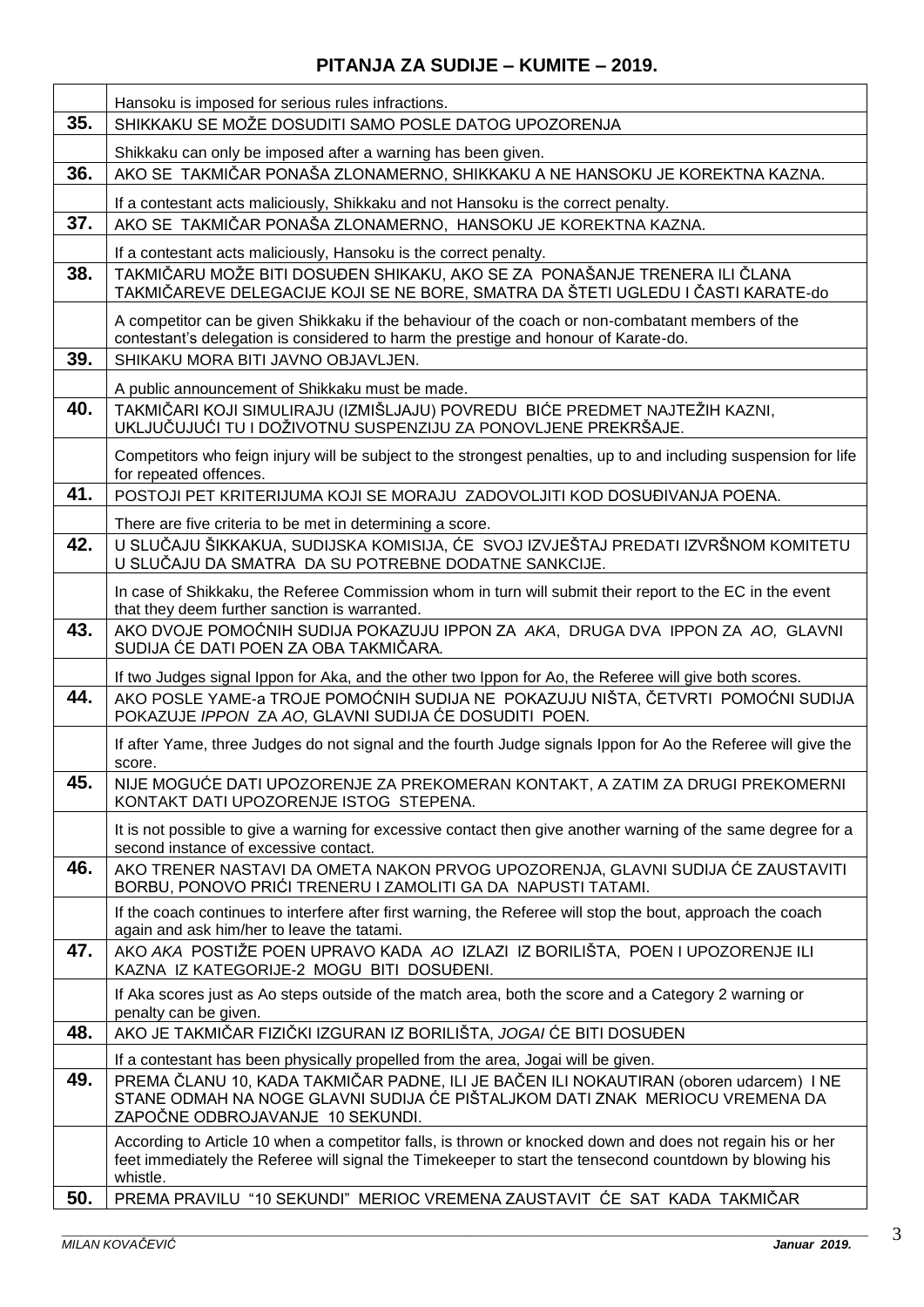|     | STANE SKROZ USPRAVNO I GLAVNI SUDIJA PODIGNE SVOJU RUKU.                                                                                                              |
|-----|-----------------------------------------------------------------------------------------------------------------------------------------------------------------------|
|     | According to the "Ten Second Rule" the Timekeeper will stop the clock when the competitor stands fully<br>upright and the Referee raises his arm.                     |
| 51. | SVAKI TAKMIČAR KOJI PADNE ILI JE BAČEN ILI NOKAUTIRAN (oboren udarcem) I NE STANE NA<br>NOGE U ROKU 10 SEKUNDI BIĆE AUTOMATSKI POVUČEN SA TURNIRA.                    |
|     | Any competitor who falls, is thrown, or knocked down, and does not regain his or her feet within ten<br>seconds, will be automatically withdrawn from the tournament. |
| 52. | AKO SE DVA TAKMIČARA ISTOVREMENO POVREDE I NE MOGU NASTAVITI BORBU, POBEDA SE<br>DODELJUJE ONOM KOJI JE SAKUPIO VIŠE POENA.                                           |
|     | If two contestants injure each other at the same time and are unable to continue, the bout is awarded to the<br>contestant who has amassed the most points.           |
| 53. | TAKMIČAR KOJI POSTIGNE POEN I IZAĐE IZ BORILIŠTA PRE NEGO GLAVNI SUDIJA UZVIKNE<br>YAME NEĆE DOBITI JOGAI.                                                            |
|     | A contestant who scores and exits the area before the Referee calls Yame will not receive Jogai.                                                                      |
| 54. | TAKMIČARI NE MOGU BITI KAŽNJENI NAKON ŠTO JE DAT ZNAK ZA KRAJ BORBE                                                                                                   |
|     | Contestants cannot be given penalties after the time-up bell has signalled the end of a bout.                                                                         |
| 55. | U JUNIORSKOM TAKMIČENJU SVAKA TEHNIKA U LICE, GLAVU ILI VRAT, KOJA UZROKUJE                                                                                           |
|     | POVREDU BIĆE OPOMENA ILI KAZNA, OSIM AKO JE TO GREŠKA ONOGA KO JE UDAREN.                                                                                             |
|     | In Junior competition any technique to the face, head or neck, which causes injury will be warned or                                                                  |
|     | penalised unless it is the recipient's own fault.                                                                                                                     |
| 56. | U KADETSKOM I JUNIORSKOM TAKMIČENJU JODAN UDARCI NOGOM KOJI SU NAJLAKŠI DODIR<br>"DODIR KOŽE" DOZVOLJENI SU UKOLIKO NEMA POVREDE.                                     |
|     | In Cadet and Junior competition Jodan kicks are allowed to make the lightest touch ("skin touch") provided<br>there is no injury.                                     |
| 57. | U SENIORSKIM TAKMIČENJIMA DOZVOLJEN JE LAGANI DODIR ZA JODAN RUČNE UDARCE, A<br>DOZVOLJENA JE VEĆA TOLERANCIJA ZA JODAN NOŽNE UDARCE.                                 |
|     | In Senior competition a light touch is allowed for Jodan punches and a greater tolerance is allowed for<br>Jodan kicks.                                               |
| 58. | TAKMIČARU NIJE DOZVOLJENO DA NASTAVI, AKO MU JE DODELJENA POBEDA POMOĆU<br>HANSOKU, IZ KATEGORIJE 1 A TO JE DRUGI PUT DA JE POBEDIO NA TAJ NAČIN.                     |
|     | A contestant is not allowed to continue if they are awarded victory by Category 1 Hansoku and this is the<br>second time that they have won a bout in this manner.    |
| 59. | TAKMIČAR MOŽE PROTESTOVATI KOD KONTROLORA BORBE UKOLIKO JE NAPRAVLJENA<br>ADMINISTRATIVNA GREŠKA.                                                                     |
|     | The contestant can protest to the Match Supervisor if an administrative mistake has been made.                                                                        |
| 60. | LOŠE PONAŠANJE OD STRANE TRENERA NIJE RAZLOG ZA SHIKKAKU, NJEGOVOM/NJENOM<br>TAKMIČARU, A TAKMIČAR NE TREBA BITI IZBAČEN (DISKVALIFIKOVAN) IZ BORBE/MEČA.             |
|     | A bad behavior from a coach does not cause a Shikkaku to his/her competitor and the competitor does not<br>need to be expelled from the match/bout.                   |
| 61. | KADA POMOĆNE SUDIJE UOČE POEN ODMAH ĆE ZASTAVICOM POKAZATI SVOJE MIŠLJENJE.                                                                                           |
|     | When the Judges see a score they will immediately signal with the flags.                                                                                              |
| 62. | UPOTREBA ZAVOJA JE DOZVOLJENA AKO JE ODOBRENA OD SLUŽBENOG LEKARA.                                                                                                    |
|     | The use of bandages is allowed if approved by the Official Doctor.                                                                                                    |
| 63. | SUDIJSKI PANEL ZA SVAKU BORBU SASTOJI SE OD JEDNOG GLAVNOG SUDIJE, ČETIRI POMOĆNE                                                                                     |
|     | SUDIJE I JEDNOG KONTROLORA BORBE (KANSA).                                                                                                                             |
|     | The Referee Panel for each match shall consist of one Referee, four Judges and one Match Supervisor.                                                                  |
| 64. | AKO SE USTANOVI DA POSLE POČETKA BORBE TAKMIČAR NE NOSI ZAŠTITNU GUMU,<br>TAKMIČAR ĆE BITI DISKVALIFIKOVAN.                                                           |
|     |                                                                                                                                                                       |
|     | If after the bout has started a contestant is found not to be wearing a gum-shield the contestant will be<br>disqualified.                                            |
| 65. | GLAVNI SUDIJA ĆE DAVATI SVE ODLUKE I SVE NAJAVE.                                                                                                                      |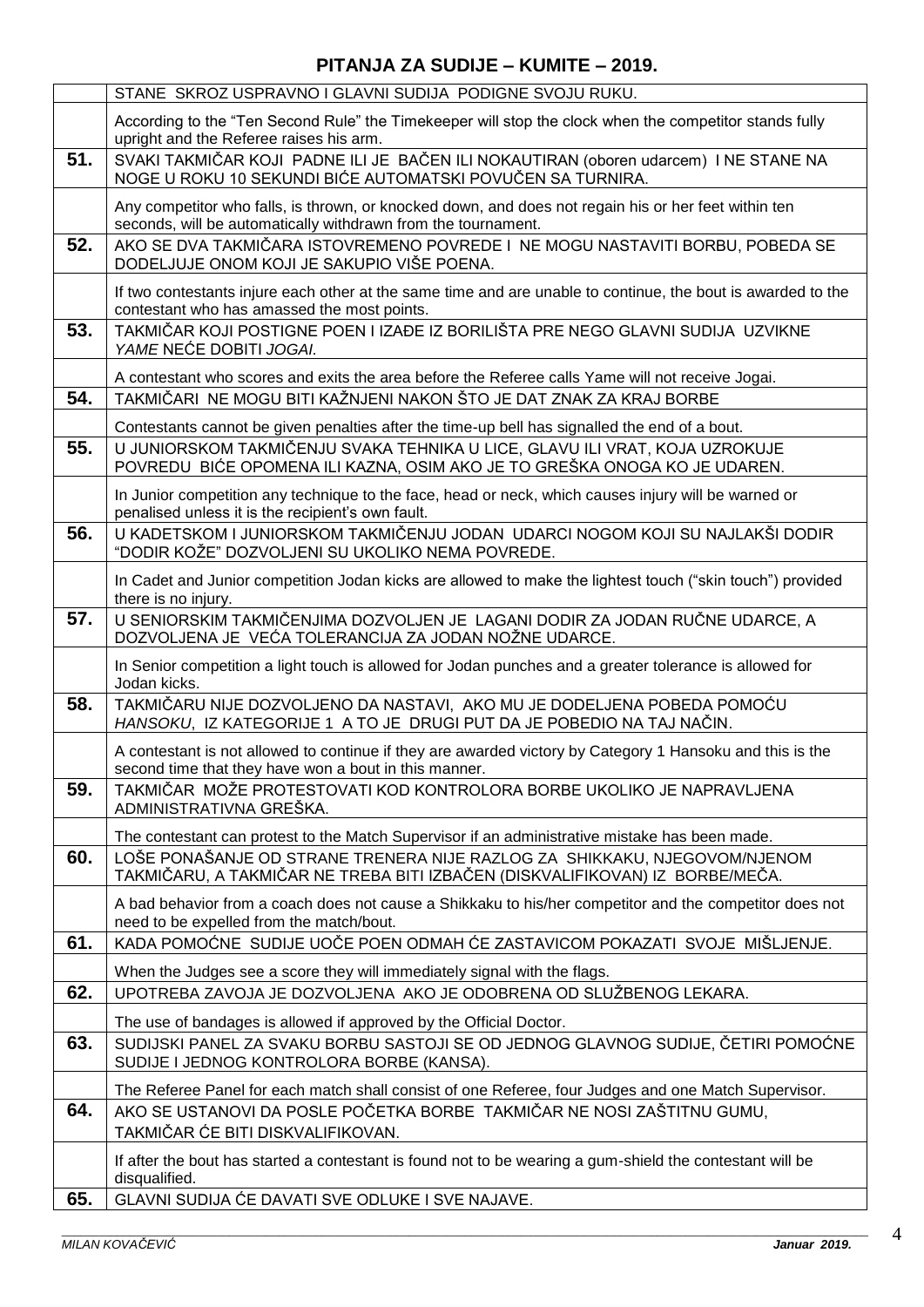|     | The Referee will give all commands and make all announcements.                                                                                                   |
|-----|------------------------------------------------------------------------------------------------------------------------------------------------------------------|
| 66. | KADA DVOJICA SUDIJA POKAZUJU POEN ZA ISTOG TAKMIČARA, GLAVNI SUDIJA MOŽE ODBITI DA<br>ZAUSTAVI BORBU AKO ON SMATRA DA GREŠE.                                     |
|     | When two Judges signal a score for the same competitor, the Referee may decline to stop the bout if he<br>believes them to be mistaken.                          |
| 67. | AKO TROJICA SUDIJA POKAZUJU POEN ZA AKA, GLAVNI SUDIJA MORA ZAUSTAVITI BORBU<br>IAKO ON SMATRA DA ONI GREŠE.                                                     |
|     | If three Judges signal a score for Aka the Referee must stop the bout even if he believes they are mistaken.                                                     |
| 68. | AKO DVA ILI VIŠE POMOĆNIH SUDIJA POKAZUJU POEN ZA ISTOG TAKMIČARA GLAVNI SUDIJA<br>MORA ZAUSTAVITI BORBU.                                                        |
|     | If two or more Judges signal a score for the same competitor the Referee must stop the bout.                                                                     |
| 69. | POČETAK BORBE JE KADA GLAVNI SUDIJA DA ZNAK ZA POČETAK, A BORBA SE ZAUSTAVLJA<br>KADA GLAVNI SUDIJA UZVIKNE "YAME" ILI KADA JE ISTEKLO VREME.                    |
|     | The timing of a bout starts when the Referee gives the signal to start and stops when the Referee calls<br>"Yame" or when the time is up.                        |
| 70. | SUDIJSKI ZBOR KARATE MEČA TREBA SE SASTOJATI OD GLAVNOG SUDIJE, ČETIRI POMOĆNE<br>SUDIJE, KONTROLORA BORBE I ZAPISNIČARA.                                        |
|     | The Referee Panel of a Kumite match shall consist of a Referee, four Judges, a Match Supervisor and a<br>Score Keeper.                                           |
| 71. | KADA SE TAKMIČAR POKLIZNE I PADNE A TELO (TORZO) NE DODIRUJE TATAMI I ODMAH GA<br>PROTIVNIK POENTIRA, PROTIVNIK ĆE DOBITI IPPON.                                 |
|     | When a competitor slips and falls with the torso not touching the Tatami and is immediately scored upon<br>the opponent will be awarded Ippon.                   |
| 72. | TRENER TAKMIČARA ILI NJEGOV ZVANIČNI PREDSTAVNIK JEDINI MOGU ULOŽITI PROTEST.                                                                                    |
|     | The competitor's coach or its official representative are the only ones allowed to make a protest.                                                               |
| 73. | AKO GLAVNI SUDIJA NE ČUJE ZNAK ZA KRAJ BORBE, KONTROLOR ĆE DATI ZNAK PIŠTALJKOM.                                                                                 |
|     | If the Referee does not hear the time-up signal the Match Supervisor will blow the whistle.                                                                      |
| 74. | SVAKI PROTEST U VEZI SA PRIMENOM PRAVILA MORA TRENER NAJAVITI NAJKASNIJE U ROKU<br>OD JEDNOG MINUTA NAKON ZAVRŠETKA BORBE.                                       |
|     | Any protest concerning application of the rules must be announced by the coach no later than one minute<br>after the end of the bout.                            |
| 75. | U POJEDINAČNIM MEČEVIMA TAKMIČAR KOJI SE SVOJEVOLJNO POVUČE IZ BORBE, DODELJUJE<br>SE KIKEN, A PROTIVNIKU 8 DODATNIH POENA.                                      |
|     | In individual matches a contestant who withdraws voluntarily from the bout is declared Kiken and an extra<br>eight points are awarded to the opponent.           |
| 76. | SVESNOST ILI ZANSHIN JE STANJE STALNE PRISUTNOSTI (PAŽNJE), KOJA TRAJE I NAKON ŠTO<br>JE TEHNIKA DOSEGLA CILJ.                                                   |
|     | Awareness or Zanshin is the state of continued commitment, which endures after the technique has landed.                                                         |
| 77. | AKO ORGANIZATOR ORGANIZUJE PREGLED OPREME PRE IZLASKA TAKMIČARA NA TATAMI,<br>KANSA JE I DALJE ODGOVORAN DA OSIGURA DA OPREMA BUDE U SKLADU SA PRAVILIMA.        |
|     | If the organizer has a check-up of equipment before line-up, it is still Kansa's responsibility to ensure that<br>the equipment is in accordance with the rules. |
| 78. | TAKMIČAR UNUTAR BORILIŠTA MOŽE NAPRAVITI POEN NA TAKMIČARU IZVAN BORILIŠTA.                                                                                      |
|     | A contestant who stays within the match area may score on a contestant outside the match area.                                                                   |
| 79. | ATOSHI BARAKU OZNAČAVA DA JE PREOSTALO 15 sec. DO KRAJA BORBE.                                                                                                   |
|     | Atoshi Baraku means "15 seconds of bout time remaining".                                                                                                         |
| 80. | ATOSHI BARAKU OZNAČAVA DA JE PREOSTALO 10 sec. DO KRAJA BORBE.                                                                                                   |
|     | Atoshi Baraku means "10 seconds of bout time remaining".                                                                                                         |
| 81. | LAKI DODIR "SKIN TOUCH" U GRLO DOZVOLJEN JE SAMO U SENIORSKIM TAKMIČENJIMA.                                                                                      |
|     | A "skin touch" to the throat is allowed only in Senior competition.                                                                                              |
| 82. | AKO JE KRAJ BORBE U EKIPNOM MEČU I NEMA POENA GLAVNI SUDIJA ĆE POZVATI NA HANTEI.                                                                                |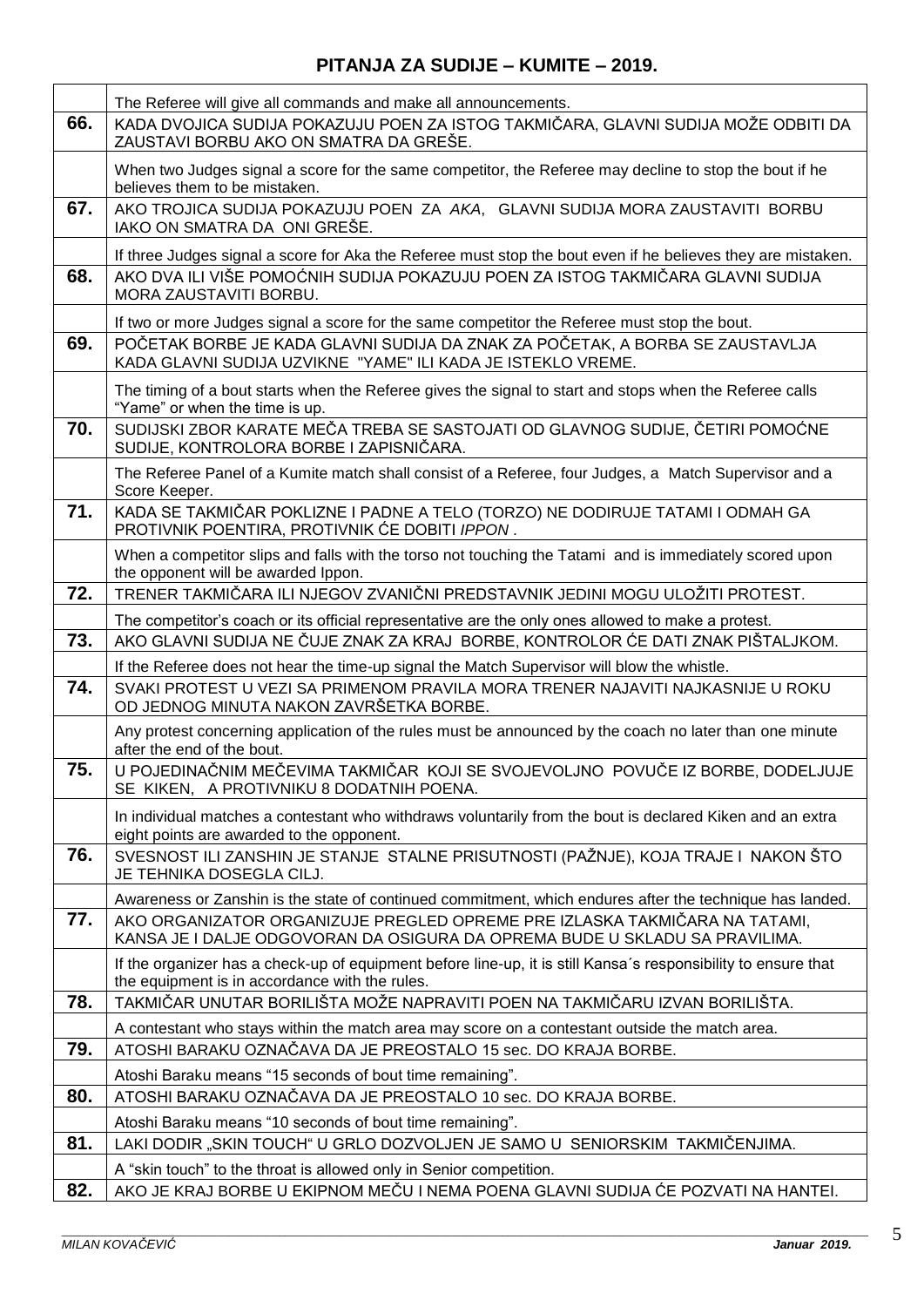|     | If there are no points at the end of the bout in team matches the Referee will call for Hantei.                                                                                                     |
|-----|-----------------------------------------------------------------------------------------------------------------------------------------------------------------------------------------------------|
| 83. | PREJAK KONTAKT POSLE PONOVLJENIH NEUSPEHA DA SE BLOKIRA (NEBLOKIRANJA) JE<br>RAZLOG ZA MUBOBI.                                                                                                      |
|     | Excessive contact after repeated failure to block is a consideration for Mubobi.                                                                                                                    |
| 84. | TAKMIČAR MOŽE BITI KAŽNJEN ZA PREUVELIČAVANJE, ČAK I KAD POSTOJI STVARNA POVREDA.                                                                                                                   |
|     | A contestant may be penalised for exaggeration even when there is an actual injury.                                                                                                                 |
| 85. | BACANJE PREKO RAMENA KAO "seio nage", "kata garuma" itd. DOZVOLJENA SU JEDINO<br>AKO TAKMIČAR DRŽI PROTIVNIKA RADI SIGURNOG PADA.                                                                   |
|     | Over the shoulder throws such as Seio Nage, Kata Garuma etc., are permitted only if the contestant holds<br>onto the opponent to permit a safe landing.                                             |
| 86. | ZAPISNICI SA MEČA POSTAJU ZVANIČNI ZAPISNICI POD USLOVIMA DA IH POTPIŠE (ODOBRI)<br>KONTROLOR BORBE (MATCH SUPERVIZOR - KANSA).                                                                     |
|     | Records kept of the match shall become official records subject to the approval of the Match Supervisor.                                                                                            |
| 87. | KADA SUDIJSKI ZBOR DONESE ODLUKU KOJA JE PROTIVNA PRAVILIMA TAKMIČENJA.<br>KONTROLOR BORBE (MATCH SUPERVIZOR-KANSA) ĆE ODMAH DATI ZNAK PIŠTALJKOM I PODIĆI<br>ZASTAVICU                             |
|     | When the Referee Panel has made a decision not in accordance with the Rules of Competition, the Match<br>Supervisor will immediately blow his whistle and raise the flag.                           |
| 88. | TAKMIČAR NE BI TREBAO BITI KAŽNJEN ZBOG SAVIJANJA-GRČENJA (GUBITAK DAHA KAO<br>POSLJEDICA TEHNIKE) ILI JEDNOSTAVNO REAKCIJE NA UDARAC, ČAK I AKO JE TEHNIKA<br>ZASLUŽILA POEN OD STRANE PROTIVNIKA. |
|     | A competitor should not be penalized for being winded (loss of breath as a consequence of a technique) or<br>simply reacting to an impact even if the technique merited a point by the opponent.    |
| 89. | U EKIPNIM MEČEVIMA NEMA EKSTRA BORBE.                                                                                                                                                               |
|     | In team matches there is no extra bout.                                                                                                                                                             |
| 90. | KADA SE GLAVNI SUDIJA ŽELI KONSULTOVATI SA SUDIJAMA OKO KAZNE ZA KONTAKT, ON MOŽE<br>NAKRATKO PRIČATI SA NJIMA DOK LEKAR PREGLEDA POVREĐENOG TAKMIČARA.                                             |
|     | When the Referee wants to consult the Judges about a penalty for contact he can speak to them briefly as<br>the Doctor is tending to the injured competitor.                                        |
| 91. | U KADETSKOM TAKMIČENJU SAMO LAKI DODIR U MASKU ZA LICE MOŽE BITI POEN.                                                                                                                              |
|     | In Cadet competition only a very light touch to the face mask can be scored.                                                                                                                        |
| 92  | TAKMIČARIMA KOJI SU SE SAVILI-ZGRČILI KAO POSLEDICA UDARCA TREBALO BI DA BUDE<br>DOZVOLJENO VREME DA POVRATE NJIHOV DAH PRE NEGO ŠTO SE BORBA NASTAVI.                                              |
|     | Competitors that are winded as a result of an impact should be allowed time to catch their breath before the<br>bout is resumed.                                                                    |
| 93. | KONTROLOR (MATCH SUPERVIZOR - KANSA) ) MORA DATI ZNAK PIŠTALJKOM AKO POMOĆNE<br>SUDIJE PROPUSTE DOSUDITI POEN.                                                                                      |
|     | Match supervisor (Kansa) has to blow his whistle if the judges miss a point                                                                                                                         |
| 94. | TAKMIČAR KOJI IMA <i>HANSOKU-CHUI</i> IZ KATEGORIJE-2, I PREUVELIČAVA POSLEDICE                                                                                                                     |
|     | LAKOG KONTAKTA DOBIĆE HANSOKU.                                                                                                                                                                      |
|     | A competitor who has a Category 2 Hansoku Chui and then exaggerates the effect of a slight contact will be<br>given Hansoku.                                                                        |
| 95. | HANSOKU CHUI ĆE BITI DODELJEN ZA SIMULIRANJE (IZMIŠLJANJE) POVREDE                                                                                                                                  |
|     | Hansoku Chui will be given for feigning of injury.                                                                                                                                                  |
| 96. | HANSOKU ĆE BITI DODELJEN ZA PRVI PRIMER PREUVELIČAVANJA POVREDE                                                                                                                                     |
|     | Hansoku will be given for the first instance of exaggerating an injury.                                                                                                                             |
| 97. | AKO NAKON YAME-a DVOJICA POMOĆNIH SUDIJA POKAZUJU YUKO ZA AO I JEDAN POMOĆNI<br>SUDIJA YUKO ZA AKA GLAVNI SUDIJA MOŽE DATI POEN ZA AKU.                                                             |
|     | If after Yame two Judges signal Yuko for Ao, and one Judge Yuko for Aka, the Referee can give a score to<br>Aka.                                                                                    |
| 98. | TAKMIČAR MOŽE DOBITI HANSOKU DIREKTNO ZA PREUVELIČAVANJE EFEKATA POVREDE.                                                                                                                           |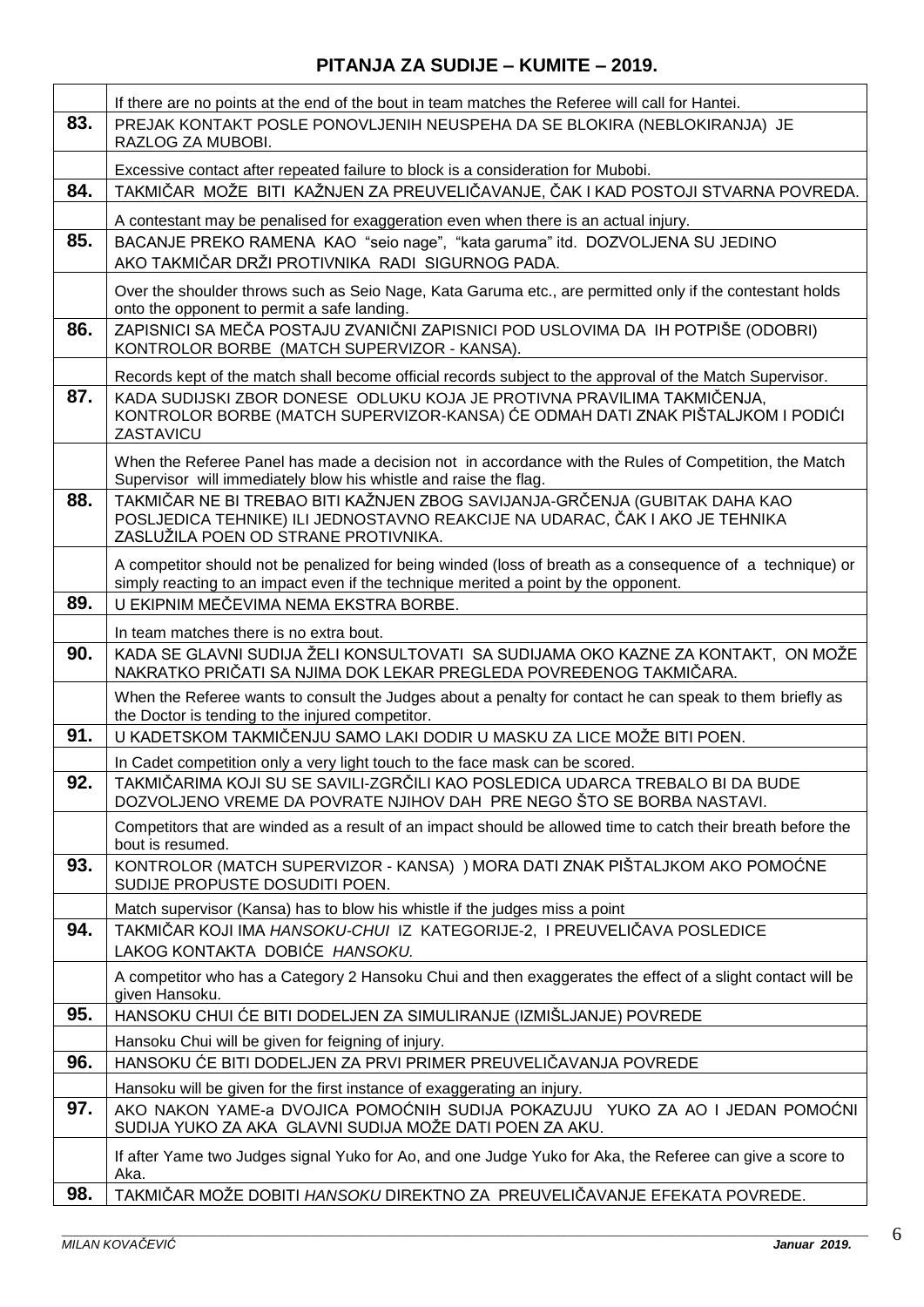|      | A competitor can be given Hansoku directly for exaggerating the effects of injury.                                                                                    |
|------|-----------------------------------------------------------------------------------------------------------------------------------------------------------------------|
| 99.  | EFEKTIVNA TEHNIKA ZADATA POSLE ZAUSTAVLJANJA BORBE ILI ZNAKA STOP NE BI TREBALA<br>BITI POEN I MOŽE REZULTIRATI KAZNOM ZA PREKRŠIOCA.                                 |
|      | A technique even if effective, delivered after an order to suspend or halt the bout shall not be scored and<br>may result in a penalty being imposed on the offender. |
| 100. | U KADETSKOM TAKMIČENJU JODAN UDARCI NOGOM SU DOZVOLJENI AKO SU "DODIR KOŽE" I<br>NEMA POVREDE.                                                                        |
|      | In Cadet Kumite Jodan kicks are allowed to make a "skin touch" provided there is no injury.                                                                           |
| 101. | PRE POČETKA MEČA ILI BORBE ŠEF BORILIŠTA TREBA PROVERITI TAKMIČAREV MEDICINSKI<br>KARTON.                                                                             |
|      | Before the start of a match or bout the Tatami Manager should examine the competitor's medical card.                                                                  |
| 102. | AKO POSTOJI GREŠKA U TABELI I POGREŠAN SE TAKMIČAR BORIO TO NE MOŽE BITI NAKNADNO<br>PROMENJENO.                                                                      |
|      | If there is an error in charting and the wrong contestants compete this cannot be changed afterwards.                                                                 |
| 103. | DOBRA TEHNIKA IZVEDENA ISTOVREMENO SA ZNAKOM ZA KRAJ BORBE JE VAŽEĆA.                                                                                                 |
|      | An effective technique delivered at the same time as the end of the bout is signalled by the buzzer is valid.                                                         |
| 104. | AKO JE TAKMIČAR POVREĐEN, A SMATRA SE DA JE NJEGOVA GREŠKA (MUBOBI), REFEREE<br>PANEL ĆE ODBITI DA DA KAZNU PROTIVNIKU.                                               |
|      | If a contestant is injured and it is considered to be their own fault (Mubobi), the Referee Panel will decline to<br>give a penalty to the opponent.                  |
| 105. | KANSA NE UČESTVUJE (NE IZJAŠNJAVA SE) U OCENI DA LI JE POEN ILI NE.                                                                                                   |
|      | Kansa has no vote or authority in matters of judgments such as whether a score was valid or not.                                                                      |
| 106. | YUKO SE DODELJUJE ZA UDARACE RUKOM U LEĐA.                                                                                                                            |
|      | Yuko is awarded for punches on the back.                                                                                                                              |
| 107. | KONTROLOR BORBE (KANSA) MOŽE TRAŽITI OD GLAVNOG SUDIJE DA ZAUSTAVI BORBU AKO JE<br>PRIMETIO JOGAI KOJI SU POMOĆNE SUDIJE PREVIDELE.                                   |
|      | The Match Supervisor may request the Referee to stop a bout if he has observed a Jogai which the Judges<br>has overlooked.                                            |
| 108. | TAKMIČAR KOJI NE IZVRŠAVA NAREDBE GLAVNOG SUDIJE DOBIĆE HANSOKU.                                                                                                      |
|      | A contestant who does not obey the Referee's orders will be given Hansoku.                                                                                            |
| 109. | TAKMIČAR KOJI NE IZVRŠAVA NAREDBE GLAVNOG SUDIJE DOBIĆE SHIKKAKU.                                                                                                     |
|      | A contestant who does not obey the Referee's orders will be given Shikkaku.                                                                                           |
| 110. | KONTROLOR REZULATA (Score Supervisor) NAREDIĆE GLAVNOM SUDIJI DA ZAUSTAVI BORBU<br>KADA ON VIDI KRŠENJE PRAVILA TAKMIČENJA.                                           |
|      | The Score Supervisor will order the Referee to halt the match when he sees a contravention of the Rules of<br>Competition.                                            |
| 111. | AKO U KOMBINACIJI PRVA TEHNIKA ZASLUŽUJE YUKO, A DRUGA ZASLUŽUJE KAZNU, DODELIĆE<br>SE OBE.                                                                           |
|      | If in a combination, the first technique merits a Yuko and the second merits a penalty, both shall be given.                                                          |
| 112. | KADA SE TAKMIČAR OKLIZNE, PADNE ILI IZ DRUGIH RAZLOGA NIJE NA NOGAMA A TELOM<br>(TORZOM) JE NA PODU I PROTIVNIK POENTIRA DODELIĆE MU SE IPPON.                        |
|      | When a contestant slips, falls, or is otherwise off their feet with the torso touching the floor and is scored<br>upon, the opponent will be awarded Ippon.           |
| 113. | NIJE MOGUĆE JE POSTIĆI POEN LEŽEĆI NA PODU.                                                                                                                           |
|      | It is not possible to score while lying on the floor.                                                                                                                 |
| 114. | TAKMIČARU KOJI NE NOSI ODOBRENU WKF OPREMU DAĆE SE JEDAN MINUT DA JE ZAMENI<br>ODOBRENOM.                                                                             |
|      | A competitor not wearing the WKF approved equipment will be given one minute to change for the approved<br>type.                                                      |
| 115. | TAKMIČAR POVREĐEN U BORBI I POVUČEN SA TAKMIČENJA ZBOG PRAVILA "10 secundi",                                                                                          |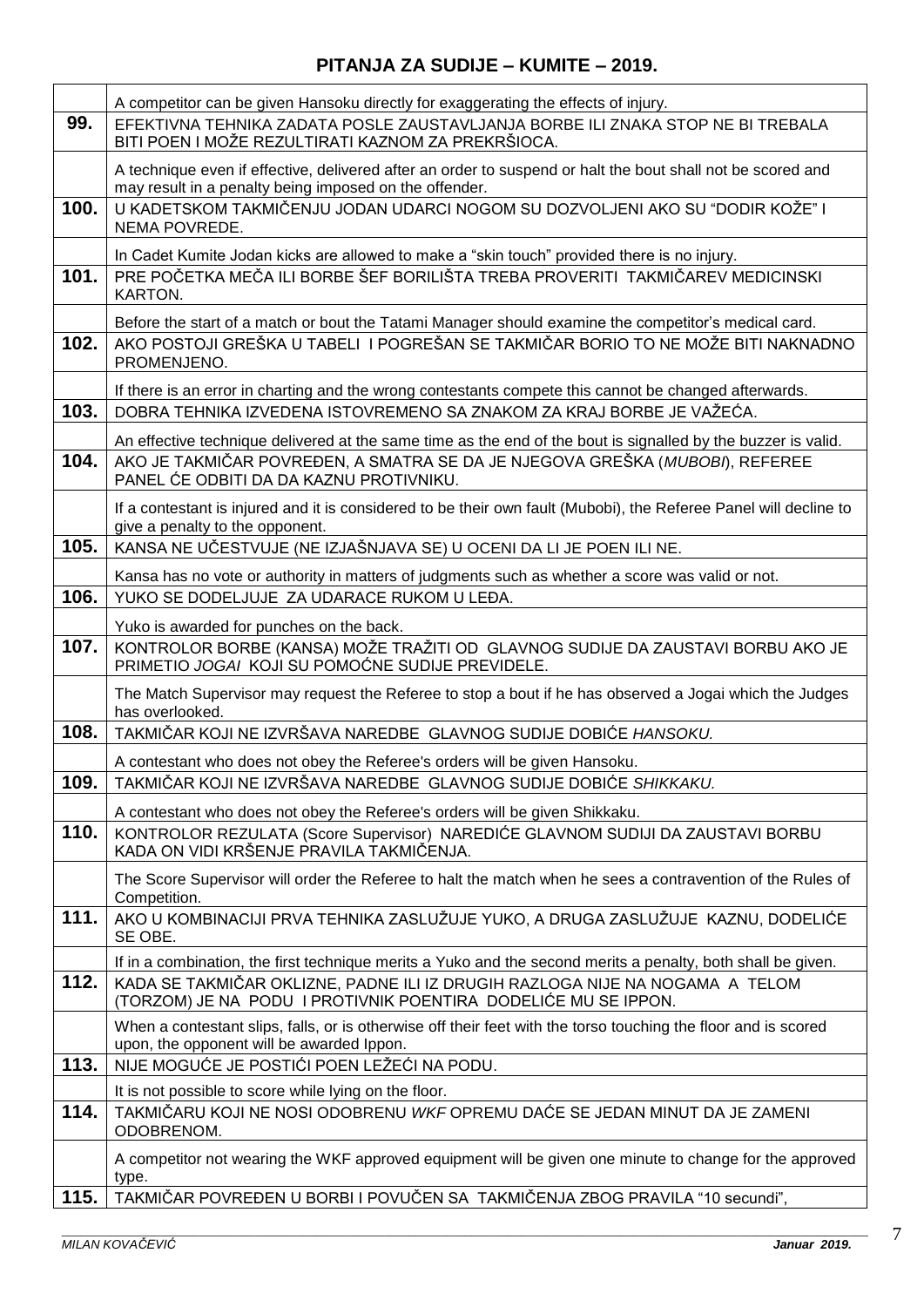|      | NE MOŽE SE TAKMIČITI U KATAMA.                                                                                                                                                |
|------|-------------------------------------------------------------------------------------------------------------------------------------------------------------------------------|
|      | A contestant injured in Kumite and withdrawn under the ten-second rule may not compete in the Kata<br>competition.                                                            |
| 116. | POVREĐENI TAKMIČAR KOJI JE OD SLUŽBENOG LEKARA PROGLAŠEN NESPOSOBNIM, NE MOŽE<br>SE PONOVO TAKMIČITI NA ISTOM TAKMIČENJU.                                                     |
|      | An injured contestant who has been declared unfit to fight by the Tournament Doctor cannot fight again in<br>that competition.                                                |
| 117. | AKO SE TAKMIČAR LOŠE PONAŠA NA BORILIŠTU NAKON BORBE ILI MEČA, GLAVNI SUDIJA<br>MOŽE JOŠ UVEK DATI SHIKKAKU.                                                                  |
|      | If a competitor behaves badly on the competition area after the end of the match or bout, the Referee can<br>still give Shikkaku.                                             |
| 118. | KONTROLOR BORBE (KANSA) IMA GLAS (GLASA) KOD DODELE SHIKKAKU-a.                                                                                                               |
|      | The Match Supervisor has a vote in cases of Shikkaku.                                                                                                                         |
| 119. | U MUŠKOM EKIPNOM MEČU UKOLIKO EKIPA POBEDI TRI BORBE, MEČ SE PREKIDA U TOM<br>TRENUTKU.                                                                                       |
|      | In Male team matches if a team wins three bouts then the match is over at that point.                                                                                         |
| 120. | U ŽENSKOM EKIPNOM MEČU UKOLIKO EKIPA POBEDI DVE BORBE, MEČ SE PREKIDA U TOM<br>TRENUTKU.                                                                                      |
|      | In Female team matches if a team wins two bouts then the match is over at that point.                                                                                         |
| 121. | KADA TAKMIČAR UHVATI PROTIVNIKA I NE NAPRAVI ODMAH TEHNIKU ILI BACANJE<br>GLAVNI SUDIJA ĆE VIKNUTI YAME.                                                                      |
|      | When a contestant seizes the opponent and does not perform an immediate technique or throw the Referee<br>will call "Yame".                                                   |
| 122. | KADA POMOĆNI SUDIJA NIJE SIGURAN DA JE TEHNIKA DOSEGLA BODUJUĆU POVRŠINU<br>ON NEBI TREBAO DA PODRŽI DRUGOG POMOĆNOG SUDIJU.                                                  |
|      | When a Judge is not sure that a technique actually reached a scoring area he should not support the other<br>Judges.                                                          |
| 123. | TAKMIČAR KOJI JE POČINIO DELO KOJE ŠTETI PRESTIŽU I UGLEDU KARATE-DO-a, DOBIĆE<br>HANSOKU.                                                                                    |
|      | A contestant who commits an act which harms the prestige and honour of Karate-do will be given Hansoku.                                                                       |
| 124. | KADA SE RADNJA TAKMIČARA SMATRA OPASNOM I NAMERNO KRŠI PRAVILA KOJA SE TIČU<br>ZABRANJENOG PONAŠANJA, TAKMIČAR ĆE DOBITI SHIKAKU.                                             |
|      | When an action of a contestant is considered to be dangerous and deliberately violates the rules concerning<br>prohibited behaviour, the contestant will be given Shikkaku.   |
| 125. | KADA GLAVNI SUDIJA ZAUSTAVI BORBU JER JE VIDEO POEN, A ČETIRI POMOĆNE SUDIJE NE<br>POKAZUJU NIKAKAV SIGNAL, GLAVNI SUDIJA MOŽE DATI POEN.                                     |
|      | When the Referee stops the bout because he has seen a score and the four Judges do not give any signal<br>the Referee can give the score.                                     |
| 126. | KADA POSTOJI JASNO ODSTUPANJE OD PRAVILA KONTROLOR BORBE (KANSA) ĆE ZAUSTAVITI<br>MEČ I UKAZATI GLAVNOM SUDIJI DA ISPRAVI PROBLEM.                                            |
|      | When there is a clear contravention of the rules the Match Supervisor will halt the match and instruct the<br>Referee to correct the problem.                                 |
| 127. | AKO DVOJICA SUDIJA POKAZUJU YUKO ZA AKA, A JEDAN SUDIJA WAZA-ARI ZA AO I GLAVNI<br>SUDIJA ŽELI DATI WAZA-ARI ZA AO, ON TREBA DA PITA ČETVRTOG SUDIJU ZA NJEGOVO<br>MIŠLJENJE. |
|      | If two Judges signal Yuko for Aka and one Judge Waza-Ari for Ao and the Referee wants to give Waza-Ari<br>for Ao he should ask the fourth Judge for his opinion.              |
| 128. | U HANTEI-U AKO TRI POMOĆNE SUDIJE DAJU POBEDU ZA AKA I ČETVRTI SUDIJA ZAJEDNO SA<br>GLAVNIM SUDIJOM DAJU POBEDU ZA AO GLAVNI SUDIJA MORA DATI POBEDU ZA AKA.                  |
|      | At Hantei if three Judges signal victory for Aka and the fourth Judge together with the Referee signal victory<br>for Ao he must give victory for Aka.                        |
| 129. | AKO POMOĆNI SUDIJA VIDI JOGAI ON BI TREBA DA LUPI O POD ODGOVARAJUĆOM ZASTAVICOM                                                                                              |
|      |                                                                                                                                                                               |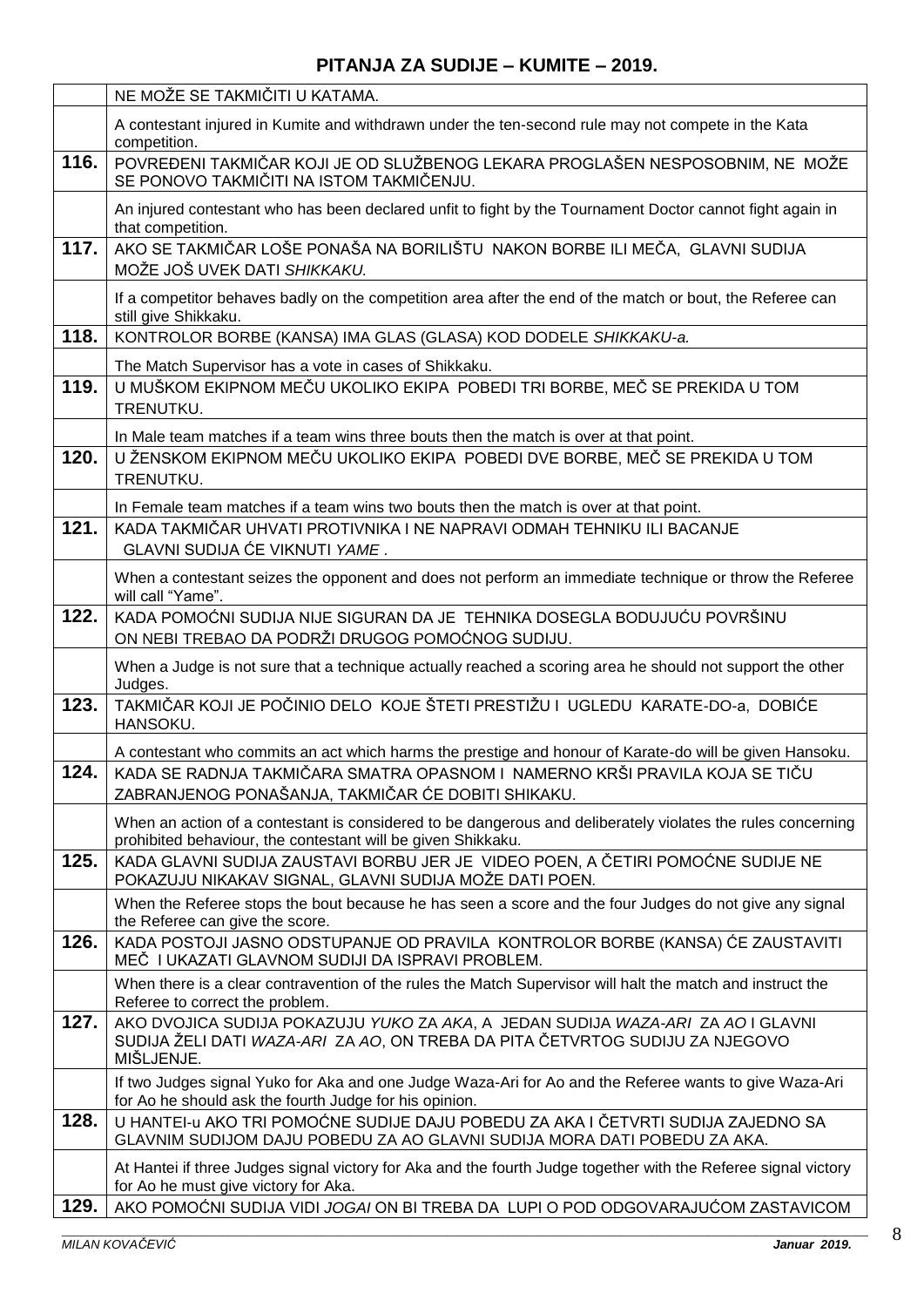|      | I DA SIGNALIZIRA PREKRŠAJ KATEGORIJE 2.                                                                                                                                                        |
|------|------------------------------------------------------------------------------------------------------------------------------------------------------------------------------------------------|
|      | If a Judge sees a Jogai he should tap the floor with the appropriate flag and signal a Category 2 offence.                                                                                     |
| 130. | AKO JEDAN POMOĆNI SUDIJA SIGNALIZIRA POEN ZA AO GLAVNI SUDIJA MORA ZAUSTAVITI BORBU                                                                                                            |
|      | If one Judge signals score for Ao the Referee must stop the match.                                                                                                                             |
| 131. | AKO SE TAKMIČAR NE DIGNE NA NOGE ZA 10 sekundi, GLAVNI SUDIJA ĆE MU DATI KIKEN, A<br>PROTIVNIKU KACHI.                                                                                         |
|      | If a contestant does not regain his or her feet within ten seconds, the Referee will announce "Kiken" and<br>"Kachi" to the opponent.                                                          |
| 132. | AKO JE TAKMIČAR BAČEN I PADNE DELIMIČNO IZVAN BORILIŠTA, GLAVNI SUDIJA ĆE ODMAH<br>VIKNUTI YAME.                                                                                               |
|      | If a competitor is thrown and lands partly outside the match area, the Referee will immediately call "Yame".                                                                                   |
| 133. | KANSA MORA DATI ZNAK PIŠTALJKOM AKO POMOĆNE SUDIJE NE PODRŽE GLAVNOG SUDIJU                                                                                                                    |
|      | KADA ON ZATRAŽI UPOZORENJE ILI KAZNU ZA CAT.1 ILI CAT.2.                                                                                                                                       |
|      | Kansa has to blow the whistle if Judges don't support the Referee when asking for a Cat.1 or Cat.2 warning<br>or penalty.                                                                      |
| 134. | TAKMIČARE TREBA PREGLEDATI VAN TATAMIJA                                                                                                                                                        |
|      | The contestants should be examined outside the tatami.                                                                                                                                         |
| 135. | KANSA MORA DATI ZNAK PIŠTALJKOM AKO POMOĆNE SUDIJE U RUKAMA DRŽE POGREŠNO<br>ZASTAVICE.                                                                                                        |
|      | Kansa has to blow the whistle if the Judges is holding the flags in the wrong hands.                                                                                                           |
| 136. | ZAŠTITNE GUME SU OBAVEZNE ZA SVE KUMITE TAKMIČARE                                                                                                                                              |
|      | Gum-shields (mouth guards) are obligatory for all Kumite contestants.                                                                                                                          |
| 137. | POSLE BACANJA GLAVNI SUDIJA ĆE DOZVOLITI MAKSIMALNO 2 sekunde DA SE POSTIGNE POEN.                                                                                                             |
|      | After a throw the Referee will allow a maximum of two seconds for a score to be made.                                                                                                          |
| 138. | AKO TAKMIČAR POSTIGNE POEN JAKIM UDARCEM NOGOM I IZBACI TIME PROTIVNIKA IZ<br>BORILIŠTA GLAVNI SUDIJA BI TREBAO DATI WAZA-ARI, A PROTIVNIKU OPOMEMU ILI KAZNU                                  |
|      | KATEGORIJE-2 ZA JOGAI.                                                                                                                                                                         |
|      | If a competitor scores with a strong side kick and propels the opponent out of the area, the Referee should<br>award Waza-Ari and give the opponent a Category 2 warning or penalty for Jogai. |
| 139. | UKOLIKO JE ULOŽEN SLUŽBENI PROTEST NAREDNI MEČEVI MORAJU BITI ODLOŽENI DOK SE NE<br>REŠI REZULTAT PROTESTA.                                                                                    |
|      | When an official protest is lodged the ensuing matches must be delayed until the result of the protest is given                                                                                |
| 140. | SVAKI POMOĆNI SUDIJA ĆE SEDETI U UGLU TATAMIJA U SIGURNOSNOJ ZONI.                                                                                                                             |
|      | Each Judge will be seated in the corners of the tatami in the safety area.                                                                                                                     |
| 141. | AKO GLAVNI SUDIJA IGNORIŠE DVOJICU ILI VIŠE POMOĆNIH SUDIJA KOJI POKAZUJU POEN ZA<br>TAKMIČARA KONTROLOR BORBE (KANSA) MORA DATI ZNAK PIŠTALJKOM I PODIĆI ZASTAVICU.                           |
|      | If the Referee ignores two or more Judges signalling a score for a contestant, the Match Supervisor must<br>blow his whistle and rise the flag.                                                |
| 142. | KADA GLAVNI SUDIJA DA POEN ZA TEHNIKU KOJA JE UZROKOVALA POVREDU, KONTROLOR<br>BORBE (KANSA) TREBAO BI DATI SIGNAL DA SE MEČ ZAUSTAVI.                                                         |
|      | When the Referee awards a point for a technique which has caused injury the Match Supervisor should<br>signal for the match to be stopped.                                                     |
| 143. | KADA GLAVNI SUDIJA NE ČUJE ZNAK ZA KRAJ BORBE, ZAPISNIČAR (SCOREKEEPER) BI TREBAO<br>DATI ZNAK PIŠTALJKOM.                                                                                     |
|      | When the Referee fails to hear the "time-up" bell the Scorekeeper should blow his whistle.                                                                                                     |
| 144. | KADA JE TAKMIČAR BAČEN U SKLADU SA PRAVILIMA, POKLIZNE SE, PADNE, ILI IZ NEKOG                                                                                                                 |
|      | RAZLOGA NIJE NA SVOJIM NOGAMA, SA TELOM (TORZOM) NA TATAMIJU I PROTIVNIK GA<br>POENTIRA, POEN ĆE BITI IPPON.                                                                                   |
|      | When a contestant is thrown according to the rules, slips, falls, or is otherwise off their feet, with the torso on<br>the tatami and is scored upon by the opponent the score will be Ippon.  |
| 145. | KADA GLAVNI SUDIJA ŽELI DATI SHIKKAKU, POZVAĆE POMOĆNE SUDIJE NA KRATAK DOGOVOR.                                                                                                               |

9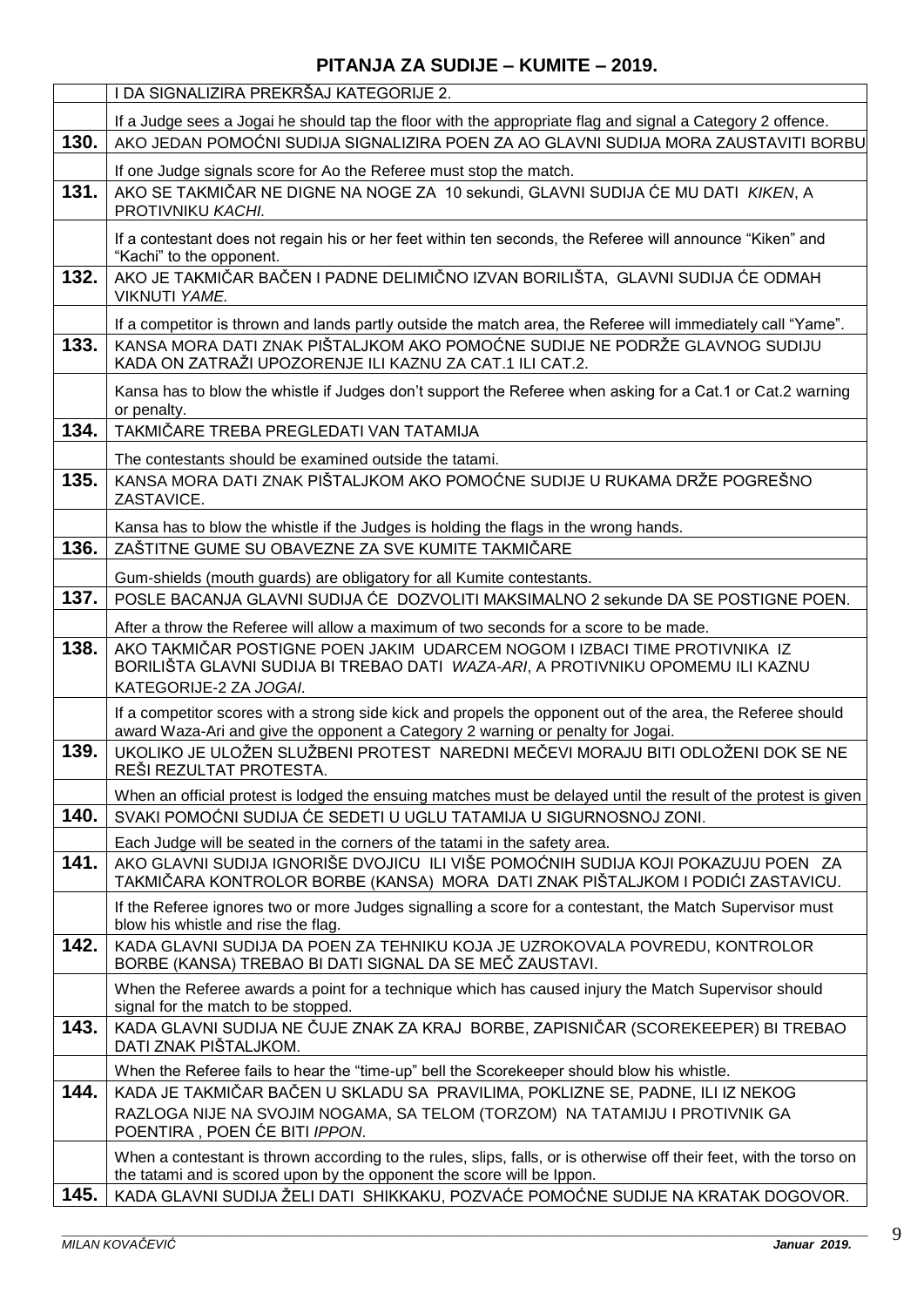|      | When the Referee wants to give Shikkaku he will call the Judges for a brief consultation.                                                                                                                                                                                  |
|------|----------------------------------------------------------------------------------------------------------------------------------------------------------------------------------------------------------------------------------------------------------------------------|
| 146. | KADA JE TAKMIČAR POVREĐEN U BORBI KOJA JOŠ TRAJE I TREBA MEDICINSKI TRETMAN,<br>DOBIĆE TRI MINUTA ZA LEKARSKU POMOĆ,  NAKON ČEGA ĆE GLAVNI  SUDIJA ODLUČITI DA LI<br>TAKMIČARA DA PROGLASI NESPOSOBNIM ZA BORBU ILI ĆE MU DATI JOŠ VREMENA.                                |
|      | When a competitor is injured during a bout in progress and needs medical treatment three minutes will be<br>given in which to receive it, after that the Referee will decide whether the competitor will be declared unfit to<br>fight or whether more time will be given. |
| 147. | TAKMIČARU KOJI IZLAZI IZ BORILIŠTA (JOGAI) U VREMENU MANJE OD 15 SEKUNDI DO KRAJA<br>BORBE BITĆE DODELJEN MINIMUM KEIKOKU.                                                                                                                                                 |
|      | A contestant who exits the area (Jogai) with less than 15 seconds of bout time remaining will be given a<br>minimum of Keikoku.                                                                                                                                            |
| 148. | DA ISPRAVI POEN KOJI JE DAO POGREŠNOM TAKMIČARU, GLAVNI SUDIJA BI SE TREBAO<br>OKRENUTI TAKMIČARU KOJEM JE DAO POGREŠAN POEN, POKAZATI ZNAK ZA TORIMASEN I DATI<br>POEN PROTIVNIKU.                                                                                        |
|      | To correct a score given to the wrong contestant the Referee should turn towards the contestant given the<br>score in error, make the sign of Torimasen, and then give the score to the opponent.                                                                          |
| 149. | AKO TAKMIČAR POSTIGNE POEN SA DOBRO KONTROLISANIM CHUDAN GERIJEM, I ONDA<br>SLUČAJNO UDARI PROTIVNIKA U LICE UZROKUJUĆI BLAGU POVREDU, TREBAO BI DOBITI<br>WAZA-ARI I UPOZORENJE.                                                                                          |
|      | If a competitor scores with a well controlled Chudan Geri, then accidentally punches his opponent in the<br>face causing a slight injury, Waza-Ari and a warning should be given.                                                                                          |
| 150. | KADA JE POVREĐENOM TAKMIČARU UKAZANA LEKARSKA POMOĆ I SLUŽBENI LEKAR JE REKAO<br>DA JE SPOSOBAN NASTAVITI BORBU, GLAVNI SUDIJA NE MOŽE ODBITI LEKARSKU ODLUKU.                                                                                                             |
|      | When an injured contestant has been given medical treatment and the Official Doctor says that the<br>contestant can continue fighting the Referee cannot over-rule the Doctor's decision.                                                                                  |
| 151. | GLAVNI SUDIJA MOŽE ZAUSTAVITI BORBU ČAK IAKO POMOĆNE SUDIJE NE DAJU SIGNAL.                                                                                                                                                                                                |
|      | The Referee can stop the bout even if the Judges do not signal.                                                                                                                                                                                                            |
| 152. | KADA JE BORBA ZAUSTAVLJENA, I ČETIRI POMOĆNE SUDIJE POKAZUJU RAZLIČITE SIGNALE<br>GLAVNI SUDIJA ĆE PROGLASITI TORIMASEN I PONOVO NASTAVITI BORBU.                                                                                                                          |
|      | When the bout has been halted and only one Judge have a signal the Referee will give Torimasen and<br>restart the bout                                                                                                                                                     |
| 153. | IZBEGAVANJE BORBE ODNOSI SE NA SITUACIJU KADA TAKMIČAR POKUŠAVA DA SPREČI<br><u>PROTIVNIKA DA DOĐE U POVOLJNU PRILIKU DA POENTIRA PONAŠANJEM KOJE TROŠI VREME.</u>                                                                                                         |
|      | "Avoiding Combat" refers to a situation where a contestant attempts to prevent the opponent from having<br>the opportunity to score by using time wasting behaviour.                                                                                                       |
| 154. | TOKOM EKSTRA BORBE U EKIPNOM MEČU AKO DVOJICA TAKMIČARA POVREDE JEDAN<br>DRUGOG I NE MOGU DA NASTAVE I IMAJU JEDNAK BROJ POENA, POBEDNIK ĆE BITI ODLUČEN<br>HANTEI-em.                                                                                                     |
|      | During the extra bout in team matches if two contestants injure each other and cannot continue and the<br>points score is equal the winner will be decided by Hantei.                                                                                                      |
| 155. | U EKIPNOM MEČU AKO DVOJICA TAKMIČARA POVREDE JEDAN DRUGOG I NE MOGU DA<br>NASTAVE I IMAJU JEDNAK BROJ POENA, GLAVNI SUDIJA ĆE PROGLASITI NEREŠENO (HIKIWAKE).                                                                                                              |
|      | In team matches if two contestants injure each other and cannot continue and the points score is equal the<br>Referee will announce Hikiwake.                                                                                                                              |
| 156. | KADA JE OSTALO MANJE OD 15 SEKUNDI DO KRAJA BORBE A TAKMIČAR KOJI GUBI BEZNADEŽNO<br>POKUŠAVA DA IZJEDNAČI I PRI TOM IZLAZI IZ BORILIŠTA ( <i>JOGAI</i> ) DOBIĆE MINIMUM HANSOKU-<br>CHUI (KATEGORIJA 2).                                                                  |
|      | When there are less than 15 seconds of bout time remaining and a losing competitor, desperately trying to<br>equalise, exits the area (Jogai) they will be given a minimum of Category 2 Hansoku-Chui.                                                                     |
| 157. | TEHNIKA KOJA ZAVRŠI NIŽE OD POJASA NEĆE SE BODOVATI.                                                                                                                                                                                                                       |
|      | Techniques which land below the belt cannot score.                                                                                                                                                                                                                         |
| 158. | TEHNIKA KOJA ZAVRŠI NA LOPATICI MOŽE SE BODOVATI.                                                                                                                                                                                                                          |
|      | Techniques, which land on the shoulder blade, can score.                                                                                                                                                                                                                   |
| 159. | AKA SLUČAJNO UDARI NOGOM AO U KUK I AO NE MOŽE DA NASTAVI BORBU, AO ĆE DOBITI                                                                                                                                                                                              |
|      |                                                                                                                                                                                                                                                                            |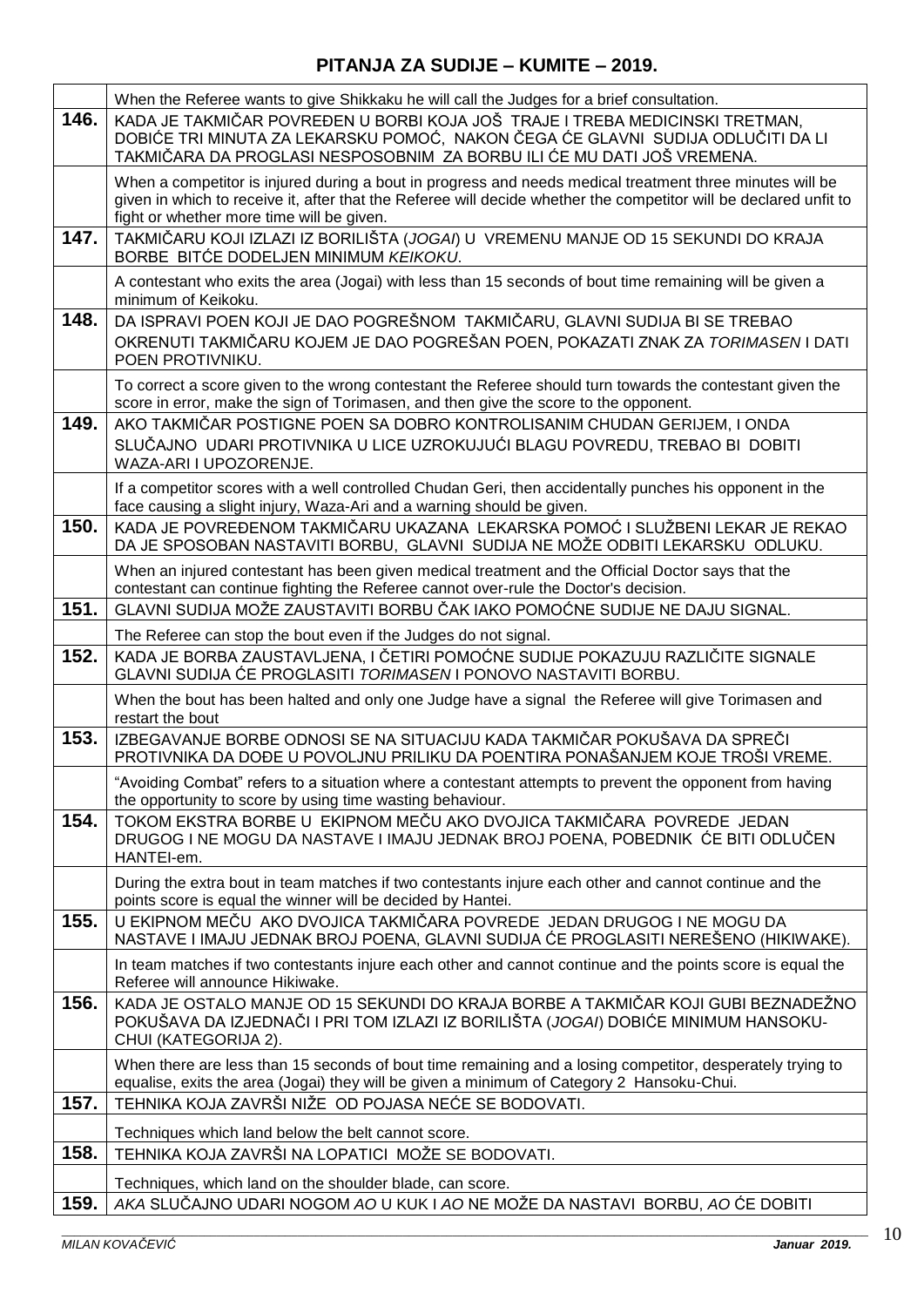|      | KIKEN.                                                                                                                                                                                                                                         |
|------|------------------------------------------------------------------------------------------------------------------------------------------------------------------------------------------------------------------------------------------------|
|      | If Aka accidentally kicks Ao on the hip and Ao cannot continue the bout then Ao will be given Kiken.                                                                                                                                           |
| 160. | AKO JE TAKMIČAR OČITO OSTAO BEZ DAHA, ZBOG NEDOSTATKA IZDRŽLJIVOSTI, GLAVNI SUDIJA<br>BI TREBAO ZAUSTAVITI MEČ I OMOGUĆITI MU OPORAVAK.                                                                                                        |
|      | If a contestant is obviously out of breath due to lack of endurance, he Referee should stop the match to give<br>him time to recover.                                                                                                          |
| 161. | TAKMIČAR KOJI POSTIGNE 8 POENA RAZLIKE PROGLAŠAVA SE POBEDNIKOM.                                                                                                                                                                               |
|      | A contestant who establishes a clear lead of eight points is declared the winner.                                                                                                                                                              |
| 162. | KADA ISTEKNE VREME, TAKMIČAR KOJI JE POSTIGAO VIŠE POENA PROGLAŠAVA SE POBEDNIKOM                                                                                                                                                              |
|      | When time is up, the contestant who has scored the most points is declared the winner.                                                                                                                                                         |
| 163. | KANSA MORA DATI ZNAK PIŠTALJKOM AKO POMOĆNE SUDIJE NE PODRŽE GLAVNOG SUDIJU<br>KADA ON ZATRAŽI UPOZORENJE ILI KAZNU ZA CAT.1 ILI CAT.2.                                                                                                        |
|      | Kansa has to blow the whistle if Judges don't support the Referee when asking for a Cat.1 or Cat.2 warning<br>or penalty.                                                                                                                      |
| 164. | U EKIPNIM MEČEVIMA UKOLIKO TAKMIČAR DOBIJE HANSOKU, NJEGOV BROJ POENA ĆE U<br>SVAKOM SLUČAJU BITI NULA A BROJ POENA PROTIVNIKA ĆE BITI OSAM                                                                                                    |
|      | In team matches should a competitor receive Hansoku their score if any will be zeroed and the opponent's<br>score will be set at eight points.                                                                                                 |
| 165. | U EKIPNIM MEČEVIMA UKOLIKO TAKMIČAR DOBIJE KIKEN NJEGOV BROJ POENA ĆE U SVAKOM<br>SLUČAJU BITI NULA A BROJ POENA PROTIVNIKA ĆE BITI OSAM.                                                                                                      |
|      | In team matches should a competitor receive Kiken their score if any, will be zeroed and the opponent's<br>score will be set at eight points.                                                                                                  |
| 166. | U EKIPNIM MEČEVIMA UKOLIKO TAKMIČAR DOBIJE SHIKKAKU NJEGOV BROJ POENA ĆE U<br>SVAKOM SLUČAJU BITI NULA A BROJ POENA PROTIVNIKA ĆE BITI OSAM.                                                                                                   |
|      | In team matches should a competitor receive Shikkaku their score if any, will be zeroed and the opponent's<br>score will be set at eight points.                                                                                               |
| 167. | UPOZORENJE ILI KAZNA ZA MUBOBI, SE JEDINO DAJE KADA JE TAKMIČAR UDAREN ILI<br>POVREĐEN NA OSNOVU SVOJE SOPSTVENE GREŠKE ILI NEMARNOSTI.                                                                                                        |
|      | A warning or penalty for Mubobi is only given when a competitor is hit or injured through his own fault or<br>negligence.                                                                                                                      |
| 168. | TAKMIČAR KOJI SE UDARI SOPSTVENOM GREŠKOM I PREUVELIČAVA ISTU, TREBA DA DOBIJE<br>UPOZORENJE ILI KAZNU ZA MUBOBI ILI ZA PREUVELIČAVANJE, ALI NIKAKO ZA OBOJE.                                                                                  |
|      | A competitor who is hit through their own fault and exaggerates the effect should receive a warning or<br>penalty for Mubobi or exaggeration but not both.                                                                                     |
| 169. | AKO TAKMIČAR IZVEDE DOBAR CHUDAN GERI I PROTIVNIK MU UHVATI NOGU POEN SE NE<br>MOŽE SUDITI.                                                                                                                                                    |
|      | If a competitor makes a good Chudan kick and the opponent catches the leg a score cannot be given.                                                                                                                                             |
| 170. | TAKMIČAR IZVEDE JODAN GERI SA SVIH ŠEST KRITERIJUMA. PROTIVNIK POSTAVLJA SVOJU<br>RUKU DA PREPREČI PUT UDARCU I ONDA SVOJOM RUKOM LAGANO UDARI SVOJE LICE, GLAVNI<br>SUDIJA MOŽE JOŠ UVEK DODELITI IPPON JER UDARAC NIJE BIO EFEKTNO BLOKIRAN. |
|      | A competitor makes a Jodan kick with all six scoring criteria. The opponent puts his hand up to intercept the<br>kick and the hand then lightly hits his own face, the Referee can give Ippon since the kick was not effectively<br>blocked.   |
| 171. | MUŠKA EKIPA MOŽE SE TAKMIČITI SA SAMO DVA TAKMIČARA.                                                                                                                                                                                           |
|      | A male team can compete with only two competitors.                                                                                                                                                                                             |
| 172. | ODOBRENA REKLAMA OD WKF-a SE NOSI NA LEVOM RUKAVU KARATE JAKNE.                                                                                                                                                                                |
|      | Authorised advertising for WKF is displayed on the left sleeve of the karate-gi.                                                                                                                                                               |
| 173. | NACIONALNIM FEDERACIJAMA NIJE DOZVOLJENO DA SE REKLAMIRAJU NA TAKMIČAREVOM<br>KIMONU.                                                                                                                                                          |
|      | National Federations are not allowed to put advertising on the competitor's karate-gi.                                                                                                                                                         |
| 174. | TAKMIČAR U BORBAMA KOJI JE DOBIO KIKEN NE MOŽE SE TAKMIČITI PONOVO NA ISTOM TURNIRU                                                                                                                                                            |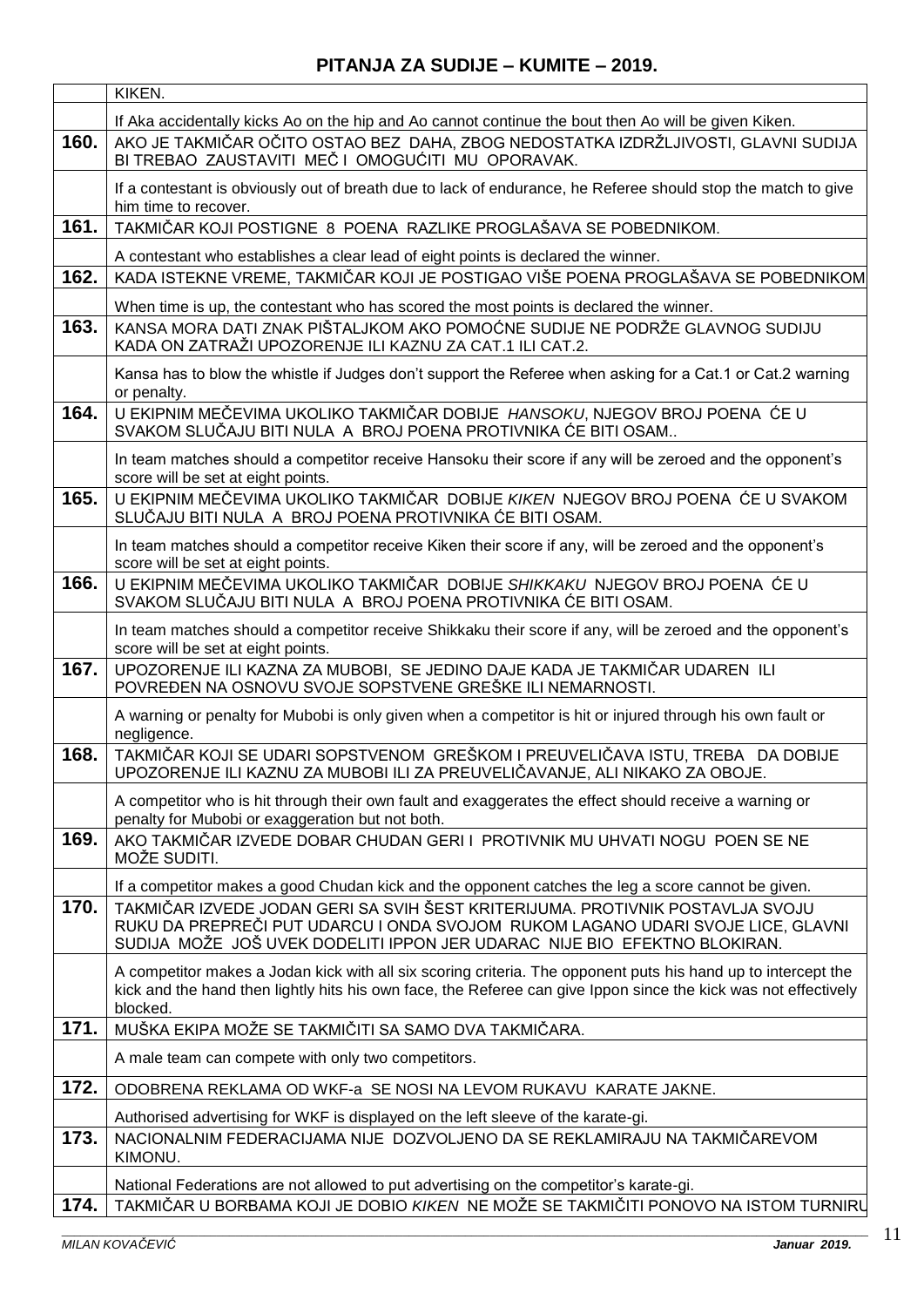|      | A Kumite competitor who receives Kiken cannot compete again in that tournament.                                                                                    |
|------|--------------------------------------------------------------------------------------------------------------------------------------------------------------------|
| 175. | EKSTRA BORBA SE KORISTI SAMO U EKIPNIM MEČEVIMA.                                                                                                                   |
|      | An extra bout is used only for team matches.                                                                                                                       |
| 176. | KANSA MORA DA PODIGNE ZASTAVICU I DA DAJE ZNAK PIŠTALJKOM AKO GLAVNI SUDIJA DAJE<br>POEN JEDNOM TAKMIČARU A MUBOBI DRUGOM.                                         |
|      | Kansa needs to raise the flag and blow the whistle if the Referee gives a score to a competitor and Mubobi<br>to the other.                                        |
| 177. | ŽENSKA EKIPA MOŽE SE TAKMIČITI SA SAMO DVE TAKMIČARKE.                                                                                                             |
|      | A Female team can compete with only two competitors.                                                                                                               |
| 178. | GLAVNI SUDIJA NE SME BITI ISTE NACIONALNOSTI KOJE SU I TAKMIČARI, IAKO JEDAN OD SUDIJA<br>MOŽE BITI AKO SE SLAŽU TRENERI ČIJI SE TAKMIČARI BORE.                   |
|      | In international competitions the Referee must not have the same nationality as either of the competitors<br>although one of the Judges can if both coaches agree. |
| 179. | KONTROLOR BORBE ĆE BITI NA LINIJI (PRE MEČA) SA GLAVNIM I POMOĆNIM SUDIJAMA                                                                                        |
|      | The Match Supervisor will line up together with the Referee and the Judges.                                                                                        |
| 180. | TRENERI ĆE SEDETI VAN PODRUČJA SIGURNOSNE ZONE NA NJIHOVOJ STRANI LICEM OKRENUTI<br>PREMA ZVANIČNOM STOLU.                                                         |
|      | The coaches will be seated outside the safety area, on their respective sides facing towards the official table                                                    |
| 181. | KANSA NE TREBA DA REAGUJE AKO GLAVNI SUDIJA DAJE POEN JEDNOM TAKMIČARU A<br>DRUGOM PREUVELIČAVANJE CAT.2.                                                          |
|      | Kansa does not need to interfere if the Referee gives a score to a competitor and exaggeration Cat. 2 to the<br>other.                                             |
| 182. | U EKIPNIM MEČEVIMA SUDIJSKI PANEL ĆE SE ROTIRATI ZA SVAKU BORBU POD USLOVOM DA SVI<br>IMAJU POTREBNE KVALIFIKACIJE.                                                |
|      | In team matches the Panel will rotate for each bout - provided that all hold the required license.                                                                 |
| 183. | U EKIPNIM MEČEVIMA SUDIJSKI PANEL ĆE SE ROTIRATI ZA SVAKU BORBU SAMO U BORBAMA ZA<br>MEDALJU                                                                       |
|      | In team matches the Panel will rotate for each bout only in bouts for medals.                                                                                      |
| 184. | GLAVNI SUDIJA MOŽE DA SE KREĆE PO CELOM TATAMIJU UKLJUČUJUĆI I SIGURNOSNU ZONU.                                                                                    |
|      | The Referee can move about the entire tatami including the safety zones.                                                                                           |
| 185. | DEVOJKE TAKMIČARI MORAJU IMATI ŠTITNIK ZA GRUDI.                                                                                                                   |
|      | Female competitors must have chest protector.                                                                                                                      |
| 186. | DEVOJKE TAKMIČARI NE MORAJU IMATI ŠTITNIK ZA GRUDI AKO IMAJU ŠTITNIK ZA TELO.                                                                                      |
|      | Female competitors don't have to have chest protector if they have body protector.                                                                                 |
| 187. | CRVENI I PLAVI POJASEVI MORAJU BITI BEZ BILO KAKVIH LIČNIH VEZOVA ILI OZNAKA.                                                                                      |
| 188. | The red and blue belts must be without any personal embroideries or markings.<br>LIČNI VEZOVI ILI OZNAKE NA CRVENOM ILI PLAVOM POJASU DOZVOLJENI SU SAMO U KATA    |
|      | TAKMČENJU.                                                                                                                                                         |
|      | Personal embroideries or markings in the red and blue belts are allowed only in Kata competition.                                                                  |
| 189. | TAKMIČARI MORAJU NOSITI BELI KARATE KIMONO BEZ LIČNOG VEZA.                                                                                                        |
|      | Contestants must wear a white karate-gi without personal embroidery.                                                                                               |
| 190. | LIČNI VEZ NA KARATE KIMONU JE DOZVOLJEN SAMO U BORBAMA ZA MEDALJU.                                                                                                 |
|      | Personal embroidery in the karate-gi are allowed only in bouts for medals.                                                                                         |
| 191. | ZA DODELU POENA, UPOZORENJA ILI/I KAZNI GLAVNI SUDIJA MORA IMATI NAJMANJE DVOJE<br>POMOĆNIH SUDIJA KOJI POKAZUJU ISTI SIGNAL.                                      |
|      | In order to give points, warnings or/and penalties the Referee must have a minimum of two Judges showing<br>the same signal.                                       |
| 192. | AKO DVOJE POMOĆNIH SUDIJA IMAJU SUPROTNO MIŠLJENJE OD DRUGO DVOJE POMOĆNIH<br>SUDIJA, ZA ISTOG TAKMIČARA, GLAVNI SUDIJA ĆE ODLUČITI ISHOD.                         |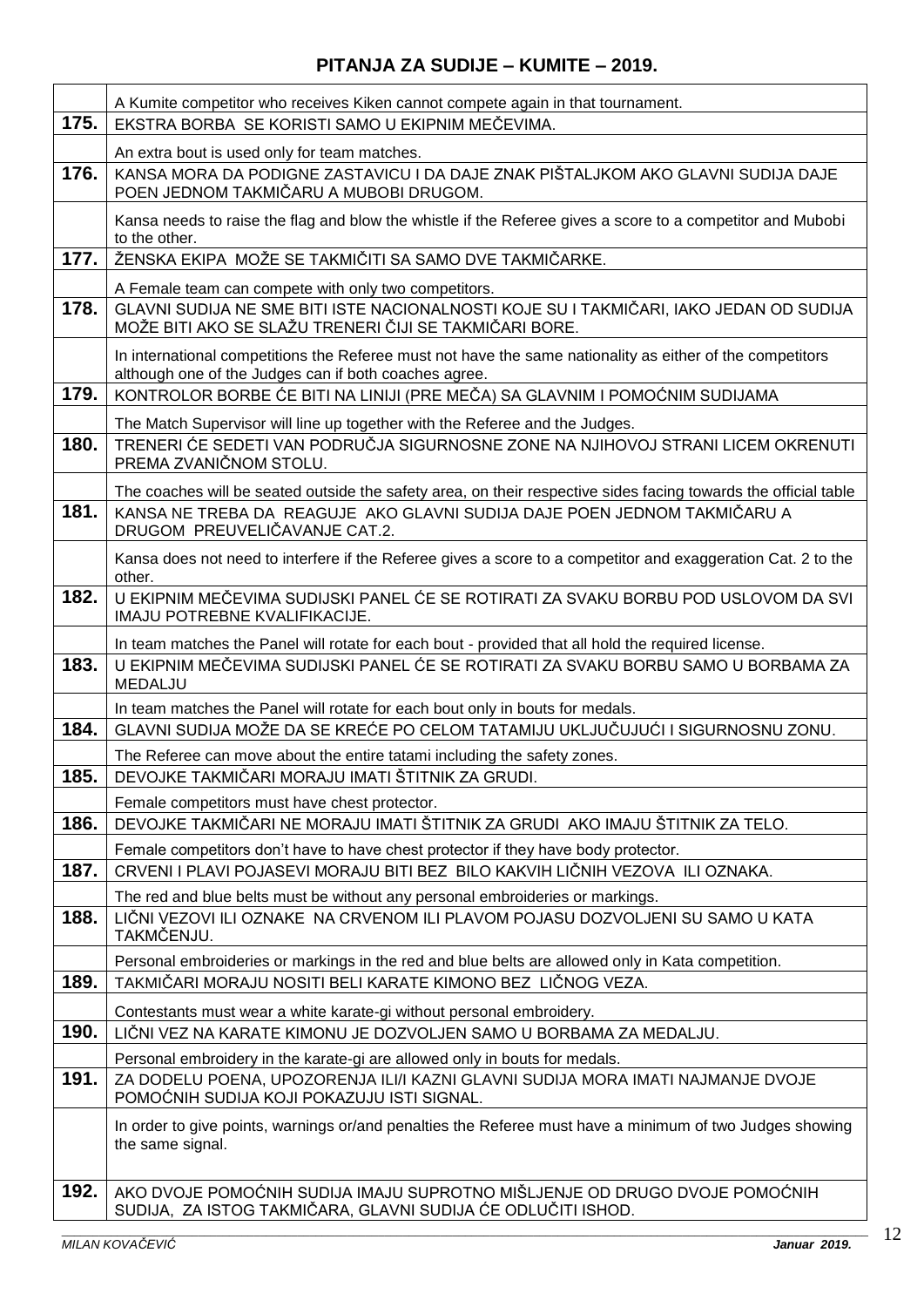|      | If two Judges hold an opposing opinion to the two other Judges for the same competitor the Referee will<br>decide the outcome.                                                               |
|------|----------------------------------------------------------------------------------------------------------------------------------------------------------------------------------------------|
| 193. | AKO DVOJE POMOĆNIH SUDIJA SIGNALIZIRAJU POEN A DRUGO DVOJE POMOĆNIH SUDIJA<br>SIGNALIZIRAJU UPOZORENJE ZA ISTOG TAKMIČARA GLAVNI SUDIJA ĆE KONSULTOVATI ŠEFA<br>BORILIŠTA (Tatami Managera). |
|      | If two Judges signal for score and the other two signal for warning for the same competitor the Referee will<br>ask the Tatami Manager.                                                      |
| 194. | POMOĆNE SUDIJE NE MOGU POKAZIVATI POEN ILI UPOZORENJE PRE NEGO GLAVNI SUDIJA NE<br>ZAUSTAVI BORBU.                                                                                           |
|      | Judges cannot indicate a score or warning before the Referee stops the bout.                                                                                                                 |
| 195. | GLAVNI SUDIJA ĆE UVEK SAČEKATI MIŠLJENJE POMOĆNIH SUDIJA PRE NEGO DODELI POEN,<br>UPOZORENJE ILI KAZNU.                                                                                      |
|      | The Referee will always await the opinion of the Judges before giving a score, warning or penalty.                                                                                           |
| 196. | AKO DVE ZASTAVICE ZA ISTOG TAKMIČARA POKAZUJU RAZLIČIT POEN, POEN SA NIŽOM<br>VREDNOŠĆU ĆE BITI DODELJEN.                                                                                    |
|      | If 2 flags for the same contestant show a different score the lower score will be applied.                                                                                                   |
| 197. | AKO DVE ZASTAVICE ZA ISTOG TAKMIČARA POKAZUJU RAZLIČIT POEN, POEN SA VEĆOM<br>VREDNOŠĆU ĆE BITI DODELJEN.                                                                                    |
|      | If 2 flags for the same contestant show a different score the highest score will be applied.                                                                                                 |
| 198. | AKO DVE ZASTAVICE ZA ISTOG TAKMIČARA POKAZUJU RAZLIČIT POEN GLAVNI SUDIJA ĆE<br>POKAZATI TORIMASEN.                                                                                          |
|      | If 2 flags for the same contestant show a different score the Referee will give Torimasen.                                                                                                   |
| 199. | AKO TAKMIČAR POENTIRA SA VIŠE OD JEDNE UZASTOPNE TEHNIKE PRE YAME-A, POMOĆNE<br>SUDIJE MORAJU POKAZATI POEN VEĆE VREDNOSTI BEZ OBZIRA KOJIM REDOSLEDOM JE<br>TEHNIKA IZVEDENA.               |
|      | If a contestant scores with more than one consecutive technique before Yame, the Judges must show the<br>higher point regardless of which sequence the techniques scored.                    |
| 200. | U EKIPNIM MEČEVIMA AKO POSLE EKSTRA BORBE NEMA POENA ILI JE REZULTAT NEREŠEN I BEZ<br>SENSHU-a, MEČ ĆE BITI ODLUČEN SA HANTEIEM.                                                             |
|      | In team matches, if after the extra bout there are no scores, or it is equal scores with no Senshu, the match<br>will be decided by Hantei.                                                  |
| 201. | JOGAI SE DEŠAVA KADA TAKMIČAR IZLAZI IZ BORILIŠTA I TO NIJE IZAZVANO PROTIVNIKOVIM<br>ČINJENJEM.                                                                                             |
|      | Jogai occurs when a contestant exits from the competition area and it is not caused by the opponent.                                                                                         |
| 202. | MINIMALNO UPOZORENJE ZA BEŽANJE, IZBEGAVANJE BORBE ILI/I TROŠENJE VREMENA TOKOM<br>ATOSHI BARAKU JE HANSOKU-CHUI.                                                                            |
|      | The minimum warning for running away, avoiding combat or/and wasting time during Atoshi Baraku is<br>Hansoku Chui.                                                                           |
| 203. | PASIVNOST JE ZABRANJENO PONAŠANJE KATEGORIJE 2                                                                                                                                               |
|      | Passivity is a Category 2 prohibited behavior.                                                                                                                                               |
| 204. | PASIVNOST JE ZABRANJENO PONAŠANJE KATEGORIJE 1                                                                                                                                               |
| 205. | Passivity is a Category 1 prohibited behavior.                                                                                                                                               |
|      | KANSA NE TREBA DA SE MEŠA (DAJE SIGNAL) AKO GLAVNI SUDIJA DOSUDI POEN ZA TEHNIKU<br>IZVEDENU NAKON YAME-A ILI NAKON ISTEKA VREMENA.                                                          |
|      | Kansa does not need to interfere if the Referee gives a score for a technique done after Yame or after the<br>time is up.                                                                    |
| 206. | YUKO VREDI JEDAN POEN.                                                                                                                                                                       |
|      | Yuko worth one point.                                                                                                                                                                        |
| 207. | WAZA-ARI VREDI DVA POENA                                                                                                                                                                     |
|      | Waza-Ari worth two points.                                                                                                                                                                   |
| 208. | <b>IPPON VREDI TRI POENA.</b>                                                                                                                                                                |
|      | Ippon worth three points.                                                                                                                                                                    |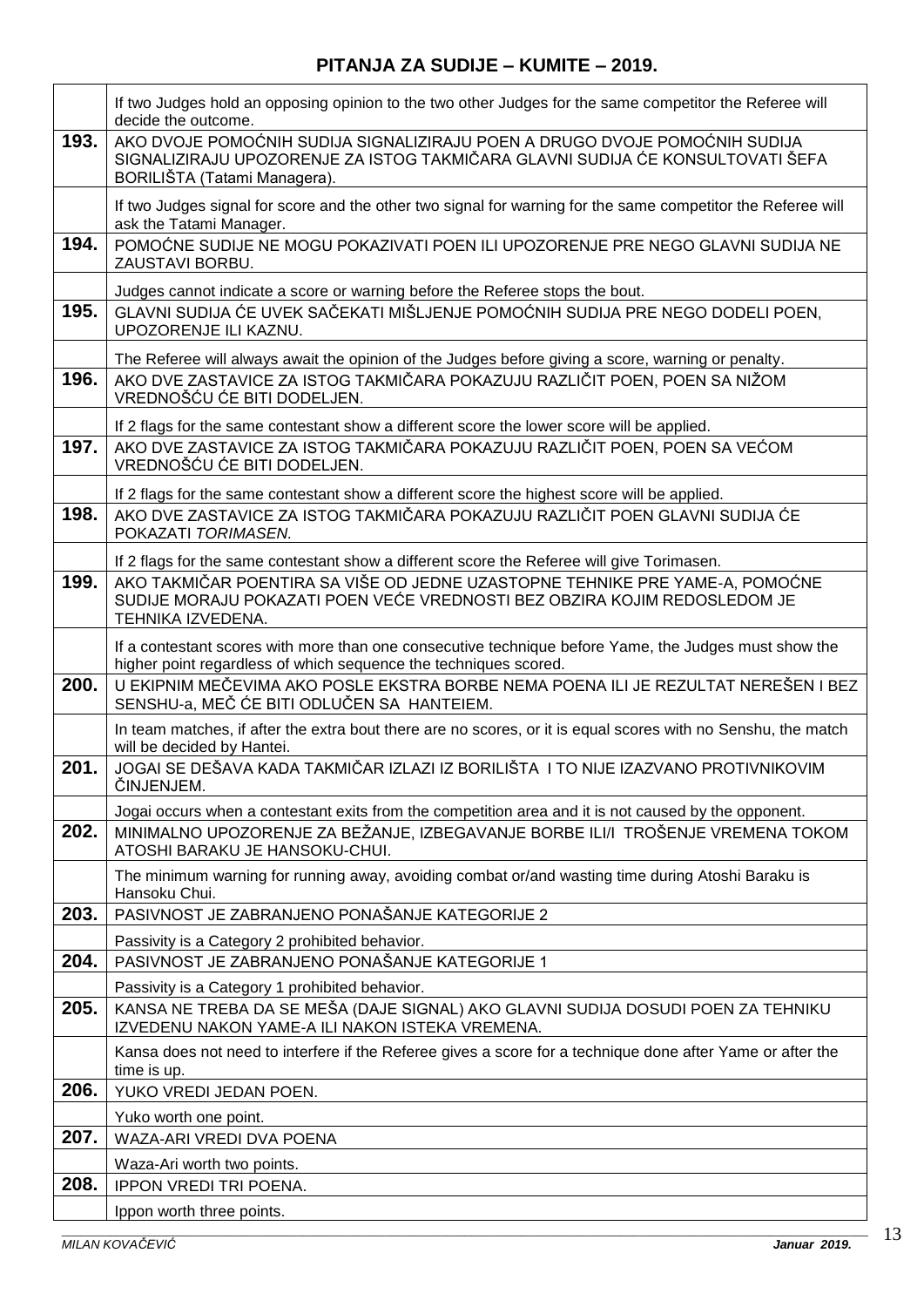| 209. | DUŽNOST KONTROLORA BORBE (Match Supervisora) JE DA SE UVERI PRE SVAKOG MEČA ILI<br>BORBE DA TAKMIČARI NOSE ODGOVARAJUĆU ODOBRENU OPREMU.                                            |
|------|-------------------------------------------------------------------------------------------------------------------------------------------------------------------------------------|
|      | It is the duty of the Match Supervisor to ensure before each match or bout that the competitors are wearing<br>the approved equipment.                                              |
| 210. | DUŽNOST ŠEFA BORILIŠTA (Tatami Managera) JE DA SE PRE SVAKOG MEČA ILI BORBE UVERI DA<br>TAKMIČARI NOSE ODGOVARAJUĆU ODOBRENU OPREMU.                                                |
|      | It is the duty of the Tatami Manager to ensure before each match or bout that the competitors are wearing<br>the approved equipment.                                                |
| 211. | TRENERI MORAJU ZAPISNIČKOM STOLU PREDSTAVITI-PREDATI SVOJU AKREDITACIJU ZAJEDNO<br>SA AKREDITACIJOM TAKMIČARA ILI TIMA                                                              |
|      | Coaches must present their accreditation together with that of their competitor or team to the official table.                                                                      |
| 212. | WAZA-ARI SE DODELJUJE ZA ČUDAN-GERI                                                                                                                                                 |
|      | Waza-Ari is awarded for Chudan Kicks.                                                                                                                                               |
| 213. | YUKO SE DODELJUJE ZA BILO KOJI ZUKI ILI UCHI ZADAT U BILO KOJU OD SEDAM POENTIRAJUĆIH<br>ZONA NA TAKMIČARU KOJI STOJI ILI NIJE NA STOPALIMA ALI TELO MU NIJE NA TATAMIJU.           |
|      | Yuko is awarded for any Tsuki or Uchi delivered to any of the seven scoring areas against a competitor that<br>is standing up or off his/her feet and the torso is not on the mat.  |
| 214. | IPPON SE DODELJUJE ZA JODAN-GERI I POENTIRAJUĆE TEHNIKE KOJE SU ZADATE NA<br>PROTIVNIKU KOJI JE BAČEN, PAO JE SOPSTVENOM KRIVICOM ILI IZ NEKOG RAZLOGA NIJE NA<br>SVOJIM NOGAMA.    |
|      | Ippon is awarded for Jodan Geri and scoring techniques which are delivered on an opponent who has been<br>thrown, has fallen of their own accord, or is otherwise off their feet.   |
| 215. | POJEDINAČNE-INDIVIDUALNE BORBE NE MOGU BITI PROGLAŠENE NEREŠENO.                                                                                                                    |
|      | Individual bouts cannot be declared a tie.                                                                                                                                          |
| 216. | JEDAN OD KRITERIJA ZA ODLUKU JE SUPERIORNOST TAKTIKE I TEHNIKE KOJU POKAZUJE<br>TAKMIČAR.                                                                                           |
|      | One of the criteria for decision is the superiority of tactics and techniques displayed by the contestants.                                                                         |
| 217. | POSTOJE ČETIRI ZABRANJENA PONAŠANJA U KATEGORIJI-1 I JEDANAEST U KATEGORIJI-2.                                                                                                      |
|      | There are four prohibited behaviours in Category 1 and eleven in Category 2.                                                                                                        |
| 218. | SIMULIRANI NAPADI GLAVOM, KOLENIMA ILI LAKTOVIMA SU NAPADI KATEGORIJE 1.                                                                                                            |
|      | Simulated attacks with the head, knees, or elbows are Category 1 offense.                                                                                                           |
| 219. | KEIKOKU SE NORMALNO IZRIČE KADA JE TAKMIČAREV POTENCIJAL ZA POBEDOM OZBILJNO<br>UMANJEN GREŠKOM PROTIVNIKA.                                                                         |
|      | Keikoku is normally imposed where the contestant's potential for winning is seriously diminished by the<br>opponent's foul.                                                         |
| 220. | GLAVNI TRENER DELEGACIJE MOŽE PROTESTOVATI ZA SUĐENJE KOD ČLANOVA SUDIJSKOG<br>PANELA.                                                                                              |
|      | The Head Coach of a delegation can protest about a judgment to the members of the Refereeing Panel.                                                                                 |
| 221  | NA TATAMIJU ZA KUMITE DVA KVADRATA TATAMIJA SU OBRNUTA NA CRVENU STRANU<br>UDALJENI PO JEDAN METAR OD CENTRALNE LINIJE, SA OBE STRANE, DA FORMIRAJU<br>RASTOJANJE IZMEĐU TAKMIČARA. |
|      | In a Kumite Tatami two mats are inverted with the red side turned up in a one meter distance from the mat<br>centre to form a boundary between the contestants.                     |
| 222  | VEZICE GORNJEG DELA KIMONA MORAJU BITI VEZANE                                                                                                                                       |
|      | Jacket ties must be tied.                                                                                                                                                           |
| 223  | NA POČETKU BORBE MOŽE SE KORISTITI GORNJI DEO KIMONA BEZ VEZICA.                                                                                                                    |
|      | At the beginning of a bout jackets without ties can be used.                                                                                                                        |
| 224  | U POJEDINAČNOM SISTEMU TAKMIČENJA TAKMIČAR MOŽE BITI ZAMENJEN DRUGIM NAKON<br>OBAVLJENOG ŽREBA.                                                                                     |
|      | In individual competition a contestant may be replaced by another after the drawing has taking place.                                                                               |
| 225  | U FINALNIM MEČEVIMA MUŠKI TRENERI MORAJU NOSITI TAMNO ODELO, KOŠULJU I KRAVATU.                                                                                                     |
|      | At finals male coaches are required to wear a dark suit, shirt and tie.                                                                                                             |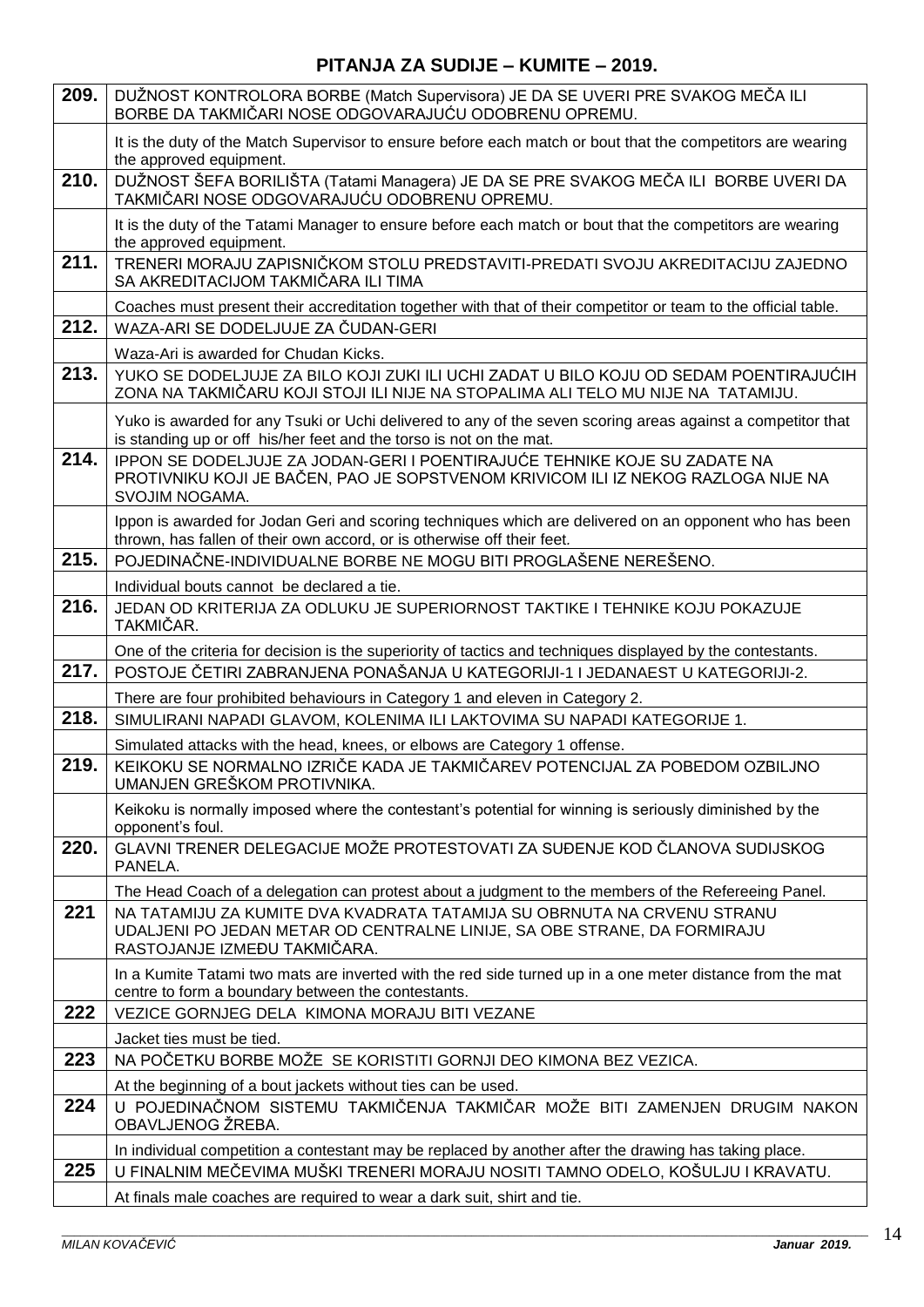| At finals female coaches may choose to wear a dress, pantsuit or a combination of jacket and skirt in dark<br>colours.<br>U FINALNIM MEČEVIMA ŽENSKI TRENERI NEMOGU NOSITI NA GLAVI RELIGIOZNU OPREMU<br>(HIDŽAB, MARAMU)<br>At finals female coaches may not wear religious headwear.<br>KONTROLOR REZULTATA MORA DA POZOVE KONTROLORA TATAMIJA AKO NA MONITORU NISU<br>PRIKAZANE PRAVE INFORMACIJE.<br>The Score Keeper has to call the Match area controller if score board is not showing the right information.<br>TAKMIČARI NEMAJU PRAVO NA PERIOD IZMEĐU DVE BORBE U VREMENU TRAJANJA JEDNE<br>BORBE U SVRHU ODMORA.<br>Competitors are not entitled to a period of time between matches, equal to the standard duration time of the<br>match, for purpose of rest.<br>PASIVNOST SE NE MOŽE DATI U VREMENU MANJE OD PETNAEST POSLEDNJIH SEKUNDI MEČA.<br>Passivity cannot be given after less than the last 15 seconds of the match.<br>PASIVNOST SE MOŽE DATI NAKON MANJE OD POSLJEDNJIH 10 SEKUNDI MEČA.<br>Passivity can be given after less than the last 10 seconds of the match.<br>KANSA MORA DA DIGNE ZASTAVICU I DA ZNAK PIŠTALJKOM AKO GLAVNI SUDIJA DAJE POEN<br>KOJI JE TAKMIČAR/KA NAPRAVIO KADA JE BIO VAN TATAIMA.<br>Kansa needs to raise the flag and blow the whistle if the Referee gives a score made by a competitor when<br>he/she is outside the Tatami.<br>HVATANJE PROTIVNIKOVE RUKE ILI KIMONA SA JEDNOM RUKOM DOZVOLJENO JE UZ<br>ISTOVREMENO IZVOĐENJE POENTIRAJUĆE TEHNIKE ILI BACANJA.<br>Grabbing the opponents arm or karate-GI with one hand is only allowed for attempting an immediately<br>scoring technique or takedown.<br>HVATANJE PROTIVNIKA SA OBE RUKE NIKAD ANIJE DOZVOLJENO ZA VREME TRAJANJA MEČA.<br>Grabbing the opponent with both hands is never allowed during the match.<br>DUŽNOST TATAMI MENADŽERA JE DA IMENUJE ČLANOVE ZA VIDEO NADZOR.<br>It is the Tatami Manager's duty to appoint members for the video review panel.<br>DUŽNOST MEČ SUPERVISORA (KANSA) JE DA IMENUJE ČLANOVE ZA VIDEO NADZOR.<br>It is the Match Supervisor's duty to appoint members for the video review panel.<br>POMOĆNE SUDIJE ĆE SIGNALIZIRATI SAMO POENE I JOGAI NA VLASTITU INICIJATIVU.<br>The judges shall only signal points scored and Jogai on their own initiative.<br>KANSA MORA DA DIGNE ZASTAVICU I DA ZNAK PIŠTALJKOM AKO GLAVNI SUDIJA DAJE POEN ZA<br>TEHNIKU NAKON YAME-A ILI POSLE ISTEKA VREMENA.<br>Kansa needs to raise the flag and blow the whistle if the Referee gives a score for a technique done after<br>Yame or after the time is up.<br>POMOĆNE SUDIJE ĆE SIGNALIZIRATI NJIHOVO MIŠLJENJE ZA UPOZORENJE ILI KAZNU NA ŠTO<br>UKAZUJE GLAVNI SUDIJA.<br>The Judges will signal their judgement on warnings or penalties indicated by the Referee.<br>POMOĆNE SUDIJE MOGU SIGNALIZIRATI PREKRŠAJE IZ CATEGORIJE 2 KADA TAKMIČAR IZAĐE IZ<br>BORILIŠTA.<br>The Judges can signal Cat. 2 when a contestant has stepped out of the competition area.<br>GLAVNI SUDIJA ĆE OBJAVITI JAME KADA TAKMIČAR DRŽI PROTIVNIKA I NE IZVRŠAVA ODMAH<br>POENTIRAJUĆU TEHNIKU ILI BACANJE.<br>The Referee will call Yame when a contestant seizes the opponent and does not perform an immediate<br>technique or throw.<br>KANSA TREBA DA DIGNE ZASTAVICU I DA ZNAK PIŠTALJKOM AKO JE STEPEN (NIVO) KONTAKTA<br>CAT-1 ZA KOJI SE SUDIJSKI PANEL ODLUČIO NIJE ODGOVARAJUĆI (TAČAN).<br>Kansa needs to raise the flag and blow the whistle if the degree of contact Cat. 1 that the panel decided is | 226 | U FINALNIM MEČEVIMA ŽENSKI TRENERI MOGU IZABRATI DA NOSE HALJINU, PANTALONE ILI<br>KOMBINACIJA JAKNE I SUKNJE U TAMNIM BOJAMA. |
|--------------------------------------------------------------------------------------------------------------------------------------------------------------------------------------------------------------------------------------------------------------------------------------------------------------------------------------------------------------------------------------------------------------------------------------------------------------------------------------------------------------------------------------------------------------------------------------------------------------------------------------------------------------------------------------------------------------------------------------------------------------------------------------------------------------------------------------------------------------------------------------------------------------------------------------------------------------------------------------------------------------------------------------------------------------------------------------------------------------------------------------------------------------------------------------------------------------------------------------------------------------------------------------------------------------------------------------------------------------------------------------------------------------------------------------------------------------------------------------------------------------------------------------------------------------------------------------------------------------------------------------------------------------------------------------------------------------------------------------------------------------------------------------------------------------------------------------------------------------------------------------------------------------------------------------------------------------------------------------------------------------------------------------------------------------------------------------------------------------------------------------------------------------------------------------------------------------------------------------------------------------------------------------------------------------------------------------------------------------------------------------------------------------------------------------------------------------------------------------------------------------------------------------------------------------------------------------------------------------------------------------------------------------------------------------------------------------------------------------------------------------------------------------------------------------------------------------------------------------------------------------------------------------------------------------------------------------------------------------------------------------------------------------------------------------------------------------------------------------------------------------------------------------------------------------------------------------------------------------------------------------------------------------------------------------------------------------------------------------------------------------------------------------------------------------------------------------------------------------------------------------------------------------------------------|-----|--------------------------------------------------------------------------------------------------------------------------------|
|                                                                                                                                                                                                                                                                                                                                                                                                                                                                                                                                                                                                                                                                                                                                                                                                                                                                                                                                                                                                                                                                                                                                                                                                                                                                                                                                                                                                                                                                                                                                                                                                                                                                                                                                                                                                                                                                                                                                                                                                                                                                                                                                                                                                                                                                                                                                                                                                                                                                                                                                                                                                                                                                                                                                                                                                                                                                                                                                                                                                                                                                                                                                                                                                                                                                                                                                                                                                                                                                                                                                                        |     |                                                                                                                                |
|                                                                                                                                                                                                                                                                                                                                                                                                                                                                                                                                                                                                                                                                                                                                                                                                                                                                                                                                                                                                                                                                                                                                                                                                                                                                                                                                                                                                                                                                                                                                                                                                                                                                                                                                                                                                                                                                                                                                                                                                                                                                                                                                                                                                                                                                                                                                                                                                                                                                                                                                                                                                                                                                                                                                                                                                                                                                                                                                                                                                                                                                                                                                                                                                                                                                                                                                                                                                                                                                                                                                                        | 227 |                                                                                                                                |
|                                                                                                                                                                                                                                                                                                                                                                                                                                                                                                                                                                                                                                                                                                                                                                                                                                                                                                                                                                                                                                                                                                                                                                                                                                                                                                                                                                                                                                                                                                                                                                                                                                                                                                                                                                                                                                                                                                                                                                                                                                                                                                                                                                                                                                                                                                                                                                                                                                                                                                                                                                                                                                                                                                                                                                                                                                                                                                                                                                                                                                                                                                                                                                                                                                                                                                                                                                                                                                                                                                                                                        |     |                                                                                                                                |
|                                                                                                                                                                                                                                                                                                                                                                                                                                                                                                                                                                                                                                                                                                                                                                                                                                                                                                                                                                                                                                                                                                                                                                                                                                                                                                                                                                                                                                                                                                                                                                                                                                                                                                                                                                                                                                                                                                                                                                                                                                                                                                                                                                                                                                                                                                                                                                                                                                                                                                                                                                                                                                                                                                                                                                                                                                                                                                                                                                                                                                                                                                                                                                                                                                                                                                                                                                                                                                                                                                                                                        | 228 |                                                                                                                                |
|                                                                                                                                                                                                                                                                                                                                                                                                                                                                                                                                                                                                                                                                                                                                                                                                                                                                                                                                                                                                                                                                                                                                                                                                                                                                                                                                                                                                                                                                                                                                                                                                                                                                                                                                                                                                                                                                                                                                                                                                                                                                                                                                                                                                                                                                                                                                                                                                                                                                                                                                                                                                                                                                                                                                                                                                                                                                                                                                                                                                                                                                                                                                                                                                                                                                                                                                                                                                                                                                                                                                                        | 229 |                                                                                                                                |
|                                                                                                                                                                                                                                                                                                                                                                                                                                                                                                                                                                                                                                                                                                                                                                                                                                                                                                                                                                                                                                                                                                                                                                                                                                                                                                                                                                                                                                                                                                                                                                                                                                                                                                                                                                                                                                                                                                                                                                                                                                                                                                                                                                                                                                                                                                                                                                                                                                                                                                                                                                                                                                                                                                                                                                                                                                                                                                                                                                                                                                                                                                                                                                                                                                                                                                                                                                                                                                                                                                                                                        |     |                                                                                                                                |
|                                                                                                                                                                                                                                                                                                                                                                                                                                                                                                                                                                                                                                                                                                                                                                                                                                                                                                                                                                                                                                                                                                                                                                                                                                                                                                                                                                                                                                                                                                                                                                                                                                                                                                                                                                                                                                                                                                                                                                                                                                                                                                                                                                                                                                                                                                                                                                                                                                                                                                                                                                                                                                                                                                                                                                                                                                                                                                                                                                                                                                                                                                                                                                                                                                                                                                                                                                                                                                                                                                                                                        | 230 |                                                                                                                                |
|                                                                                                                                                                                                                                                                                                                                                                                                                                                                                                                                                                                                                                                                                                                                                                                                                                                                                                                                                                                                                                                                                                                                                                                                                                                                                                                                                                                                                                                                                                                                                                                                                                                                                                                                                                                                                                                                                                                                                                                                                                                                                                                                                                                                                                                                                                                                                                                                                                                                                                                                                                                                                                                                                                                                                                                                                                                                                                                                                                                                                                                                                                                                                                                                                                                                                                                                                                                                                                                                                                                                                        |     |                                                                                                                                |
|                                                                                                                                                                                                                                                                                                                                                                                                                                                                                                                                                                                                                                                                                                                                                                                                                                                                                                                                                                                                                                                                                                                                                                                                                                                                                                                                                                                                                                                                                                                                                                                                                                                                                                                                                                                                                                                                                                                                                                                                                                                                                                                                                                                                                                                                                                                                                                                                                                                                                                                                                                                                                                                                                                                                                                                                                                                                                                                                                                                                                                                                                                                                                                                                                                                                                                                                                                                                                                                                                                                                                        | 231 |                                                                                                                                |
|                                                                                                                                                                                                                                                                                                                                                                                                                                                                                                                                                                                                                                                                                                                                                                                                                                                                                                                                                                                                                                                                                                                                                                                                                                                                                                                                                                                                                                                                                                                                                                                                                                                                                                                                                                                                                                                                                                                                                                                                                                                                                                                                                                                                                                                                                                                                                                                                                                                                                                                                                                                                                                                                                                                                                                                                                                                                                                                                                                                                                                                                                                                                                                                                                                                                                                                                                                                                                                                                                                                                                        |     |                                                                                                                                |
|                                                                                                                                                                                                                                                                                                                                                                                                                                                                                                                                                                                                                                                                                                                                                                                                                                                                                                                                                                                                                                                                                                                                                                                                                                                                                                                                                                                                                                                                                                                                                                                                                                                                                                                                                                                                                                                                                                                                                                                                                                                                                                                                                                                                                                                                                                                                                                                                                                                                                                                                                                                                                                                                                                                                                                                                                                                                                                                                                                                                                                                                                                                                                                                                                                                                                                                                                                                                                                                                                                                                                        | 232 |                                                                                                                                |
|                                                                                                                                                                                                                                                                                                                                                                                                                                                                                                                                                                                                                                                                                                                                                                                                                                                                                                                                                                                                                                                                                                                                                                                                                                                                                                                                                                                                                                                                                                                                                                                                                                                                                                                                                                                                                                                                                                                                                                                                                                                                                                                                                                                                                                                                                                                                                                                                                                                                                                                                                                                                                                                                                                                                                                                                                                                                                                                                                                                                                                                                                                                                                                                                                                                                                                                                                                                                                                                                                                                                                        |     |                                                                                                                                |
|                                                                                                                                                                                                                                                                                                                                                                                                                                                                                                                                                                                                                                                                                                                                                                                                                                                                                                                                                                                                                                                                                                                                                                                                                                                                                                                                                                                                                                                                                                                                                                                                                                                                                                                                                                                                                                                                                                                                                                                                                                                                                                                                                                                                                                                                                                                                                                                                                                                                                                                                                                                                                                                                                                                                                                                                                                                                                                                                                                                                                                                                                                                                                                                                                                                                                                                                                                                                                                                                                                                                                        | 233 |                                                                                                                                |
|                                                                                                                                                                                                                                                                                                                                                                                                                                                                                                                                                                                                                                                                                                                                                                                                                                                                                                                                                                                                                                                                                                                                                                                                                                                                                                                                                                                                                                                                                                                                                                                                                                                                                                                                                                                                                                                                                                                                                                                                                                                                                                                                                                                                                                                                                                                                                                                                                                                                                                                                                                                                                                                                                                                                                                                                                                                                                                                                                                                                                                                                                                                                                                                                                                                                                                                                                                                                                                                                                                                                                        |     |                                                                                                                                |
|                                                                                                                                                                                                                                                                                                                                                                                                                                                                                                                                                                                                                                                                                                                                                                                                                                                                                                                                                                                                                                                                                                                                                                                                                                                                                                                                                                                                                                                                                                                                                                                                                                                                                                                                                                                                                                                                                                                                                                                                                                                                                                                                                                                                                                                                                                                                                                                                                                                                                                                                                                                                                                                                                                                                                                                                                                                                                                                                                                                                                                                                                                                                                                                                                                                                                                                                                                                                                                                                                                                                                        | 234 |                                                                                                                                |
|                                                                                                                                                                                                                                                                                                                                                                                                                                                                                                                                                                                                                                                                                                                                                                                                                                                                                                                                                                                                                                                                                                                                                                                                                                                                                                                                                                                                                                                                                                                                                                                                                                                                                                                                                                                                                                                                                                                                                                                                                                                                                                                                                                                                                                                                                                                                                                                                                                                                                                                                                                                                                                                                                                                                                                                                                                                                                                                                                                                                                                                                                                                                                                                                                                                                                                                                                                                                                                                                                                                                                        |     |                                                                                                                                |
|                                                                                                                                                                                                                                                                                                                                                                                                                                                                                                                                                                                                                                                                                                                                                                                                                                                                                                                                                                                                                                                                                                                                                                                                                                                                                                                                                                                                                                                                                                                                                                                                                                                                                                                                                                                                                                                                                                                                                                                                                                                                                                                                                                                                                                                                                                                                                                                                                                                                                                                                                                                                                                                                                                                                                                                                                                                                                                                                                                                                                                                                                                                                                                                                                                                                                                                                                                                                                                                                                                                                                        | 235 |                                                                                                                                |
|                                                                                                                                                                                                                                                                                                                                                                                                                                                                                                                                                                                                                                                                                                                                                                                                                                                                                                                                                                                                                                                                                                                                                                                                                                                                                                                                                                                                                                                                                                                                                                                                                                                                                                                                                                                                                                                                                                                                                                                                                                                                                                                                                                                                                                                                                                                                                                                                                                                                                                                                                                                                                                                                                                                                                                                                                                                                                                                                                                                                                                                                                                                                                                                                                                                                                                                                                                                                                                                                                                                                                        |     |                                                                                                                                |
|                                                                                                                                                                                                                                                                                                                                                                                                                                                                                                                                                                                                                                                                                                                                                                                                                                                                                                                                                                                                                                                                                                                                                                                                                                                                                                                                                                                                                                                                                                                                                                                                                                                                                                                                                                                                                                                                                                                                                                                                                                                                                                                                                                                                                                                                                                                                                                                                                                                                                                                                                                                                                                                                                                                                                                                                                                                                                                                                                                                                                                                                                                                                                                                                                                                                                                                                                                                                                                                                                                                                                        | 236 |                                                                                                                                |
|                                                                                                                                                                                                                                                                                                                                                                                                                                                                                                                                                                                                                                                                                                                                                                                                                                                                                                                                                                                                                                                                                                                                                                                                                                                                                                                                                                                                                                                                                                                                                                                                                                                                                                                                                                                                                                                                                                                                                                                                                                                                                                                                                                                                                                                                                                                                                                                                                                                                                                                                                                                                                                                                                                                                                                                                                                                                                                                                                                                                                                                                                                                                                                                                                                                                                                                                                                                                                                                                                                                                                        |     |                                                                                                                                |
|                                                                                                                                                                                                                                                                                                                                                                                                                                                                                                                                                                                                                                                                                                                                                                                                                                                                                                                                                                                                                                                                                                                                                                                                                                                                                                                                                                                                                                                                                                                                                                                                                                                                                                                                                                                                                                                                                                                                                                                                                                                                                                                                                                                                                                                                                                                                                                                                                                                                                                                                                                                                                                                                                                                                                                                                                                                                                                                                                                                                                                                                                                                                                                                                                                                                                                                                                                                                                                                                                                                                                        | 237 |                                                                                                                                |
|                                                                                                                                                                                                                                                                                                                                                                                                                                                                                                                                                                                                                                                                                                                                                                                                                                                                                                                                                                                                                                                                                                                                                                                                                                                                                                                                                                                                                                                                                                                                                                                                                                                                                                                                                                                                                                                                                                                                                                                                                                                                                                                                                                                                                                                                                                                                                                                                                                                                                                                                                                                                                                                                                                                                                                                                                                                                                                                                                                                                                                                                                                                                                                                                                                                                                                                                                                                                                                                                                                                                                        |     |                                                                                                                                |
|                                                                                                                                                                                                                                                                                                                                                                                                                                                                                                                                                                                                                                                                                                                                                                                                                                                                                                                                                                                                                                                                                                                                                                                                                                                                                                                                                                                                                                                                                                                                                                                                                                                                                                                                                                                                                                                                                                                                                                                                                                                                                                                                                                                                                                                                                                                                                                                                                                                                                                                                                                                                                                                                                                                                                                                                                                                                                                                                                                                                                                                                                                                                                                                                                                                                                                                                                                                                                                                                                                                                                        | 238 |                                                                                                                                |
|                                                                                                                                                                                                                                                                                                                                                                                                                                                                                                                                                                                                                                                                                                                                                                                                                                                                                                                                                                                                                                                                                                                                                                                                                                                                                                                                                                                                                                                                                                                                                                                                                                                                                                                                                                                                                                                                                                                                                                                                                                                                                                                                                                                                                                                                                                                                                                                                                                                                                                                                                                                                                                                                                                                                                                                                                                                                                                                                                                                                                                                                                                                                                                                                                                                                                                                                                                                                                                                                                                                                                        |     |                                                                                                                                |
|                                                                                                                                                                                                                                                                                                                                                                                                                                                                                                                                                                                                                                                                                                                                                                                                                                                                                                                                                                                                                                                                                                                                                                                                                                                                                                                                                                                                                                                                                                                                                                                                                                                                                                                                                                                                                                                                                                                                                                                                                                                                                                                                                                                                                                                                                                                                                                                                                                                                                                                                                                                                                                                                                                                                                                                                                                                                                                                                                                                                                                                                                                                                                                                                                                                                                                                                                                                                                                                                                                                                                        | 239 |                                                                                                                                |
|                                                                                                                                                                                                                                                                                                                                                                                                                                                                                                                                                                                                                                                                                                                                                                                                                                                                                                                                                                                                                                                                                                                                                                                                                                                                                                                                                                                                                                                                                                                                                                                                                                                                                                                                                                                                                                                                                                                                                                                                                                                                                                                                                                                                                                                                                                                                                                                                                                                                                                                                                                                                                                                                                                                                                                                                                                                                                                                                                                                                                                                                                                                                                                                                                                                                                                                                                                                                                                                                                                                                                        |     |                                                                                                                                |
|                                                                                                                                                                                                                                                                                                                                                                                                                                                                                                                                                                                                                                                                                                                                                                                                                                                                                                                                                                                                                                                                                                                                                                                                                                                                                                                                                                                                                                                                                                                                                                                                                                                                                                                                                                                                                                                                                                                                                                                                                                                                                                                                                                                                                                                                                                                                                                                                                                                                                                                                                                                                                                                                                                                                                                                                                                                                                                                                                                                                                                                                                                                                                                                                                                                                                                                                                                                                                                                                                                                                                        | 240 |                                                                                                                                |
|                                                                                                                                                                                                                                                                                                                                                                                                                                                                                                                                                                                                                                                                                                                                                                                                                                                                                                                                                                                                                                                                                                                                                                                                                                                                                                                                                                                                                                                                                                                                                                                                                                                                                                                                                                                                                                                                                                                                                                                                                                                                                                                                                                                                                                                                                                                                                                                                                                                                                                                                                                                                                                                                                                                                                                                                                                                                                                                                                                                                                                                                                                                                                                                                                                                                                                                                                                                                                                                                                                                                                        |     |                                                                                                                                |
|                                                                                                                                                                                                                                                                                                                                                                                                                                                                                                                                                                                                                                                                                                                                                                                                                                                                                                                                                                                                                                                                                                                                                                                                                                                                                                                                                                                                                                                                                                                                                                                                                                                                                                                                                                                                                                                                                                                                                                                                                                                                                                                                                                                                                                                                                                                                                                                                                                                                                                                                                                                                                                                                                                                                                                                                                                                                                                                                                                                                                                                                                                                                                                                                                                                                                                                                                                                                                                                                                                                                                        | 241 |                                                                                                                                |
|                                                                                                                                                                                                                                                                                                                                                                                                                                                                                                                                                                                                                                                                                                                                                                                                                                                                                                                                                                                                                                                                                                                                                                                                                                                                                                                                                                                                                                                                                                                                                                                                                                                                                                                                                                                                                                                                                                                                                                                                                                                                                                                                                                                                                                                                                                                                                                                                                                                                                                                                                                                                                                                                                                                                                                                                                                                                                                                                                                                                                                                                                                                                                                                                                                                                                                                                                                                                                                                                                                                                                        |     |                                                                                                                                |
|                                                                                                                                                                                                                                                                                                                                                                                                                                                                                                                                                                                                                                                                                                                                                                                                                                                                                                                                                                                                                                                                                                                                                                                                                                                                                                                                                                                                                                                                                                                                                                                                                                                                                                                                                                                                                                                                                                                                                                                                                                                                                                                                                                                                                                                                                                                                                                                                                                                                                                                                                                                                                                                                                                                                                                                                                                                                                                                                                                                                                                                                                                                                                                                                                                                                                                                                                                                                                                                                                                                                                        | 242 |                                                                                                                                |
|                                                                                                                                                                                                                                                                                                                                                                                                                                                                                                                                                                                                                                                                                                                                                                                                                                                                                                                                                                                                                                                                                                                                                                                                                                                                                                                                                                                                                                                                                                                                                                                                                                                                                                                                                                                                                                                                                                                                                                                                                                                                                                                                                                                                                                                                                                                                                                                                                                                                                                                                                                                                                                                                                                                                                                                                                                                                                                                                                                                                                                                                                                                                                                                                                                                                                                                                                                                                                                                                                                                                                        |     |                                                                                                                                |
|                                                                                                                                                                                                                                                                                                                                                                                                                                                                                                                                                                                                                                                                                                                                                                                                                                                                                                                                                                                                                                                                                                                                                                                                                                                                                                                                                                                                                                                                                                                                                                                                                                                                                                                                                                                                                                                                                                                                                                                                                                                                                                                                                                                                                                                                                                                                                                                                                                                                                                                                                                                                                                                                                                                                                                                                                                                                                                                                                                                                                                                                                                                                                                                                                                                                                                                                                                                                                                                                                                                                                        |     |                                                                                                                                |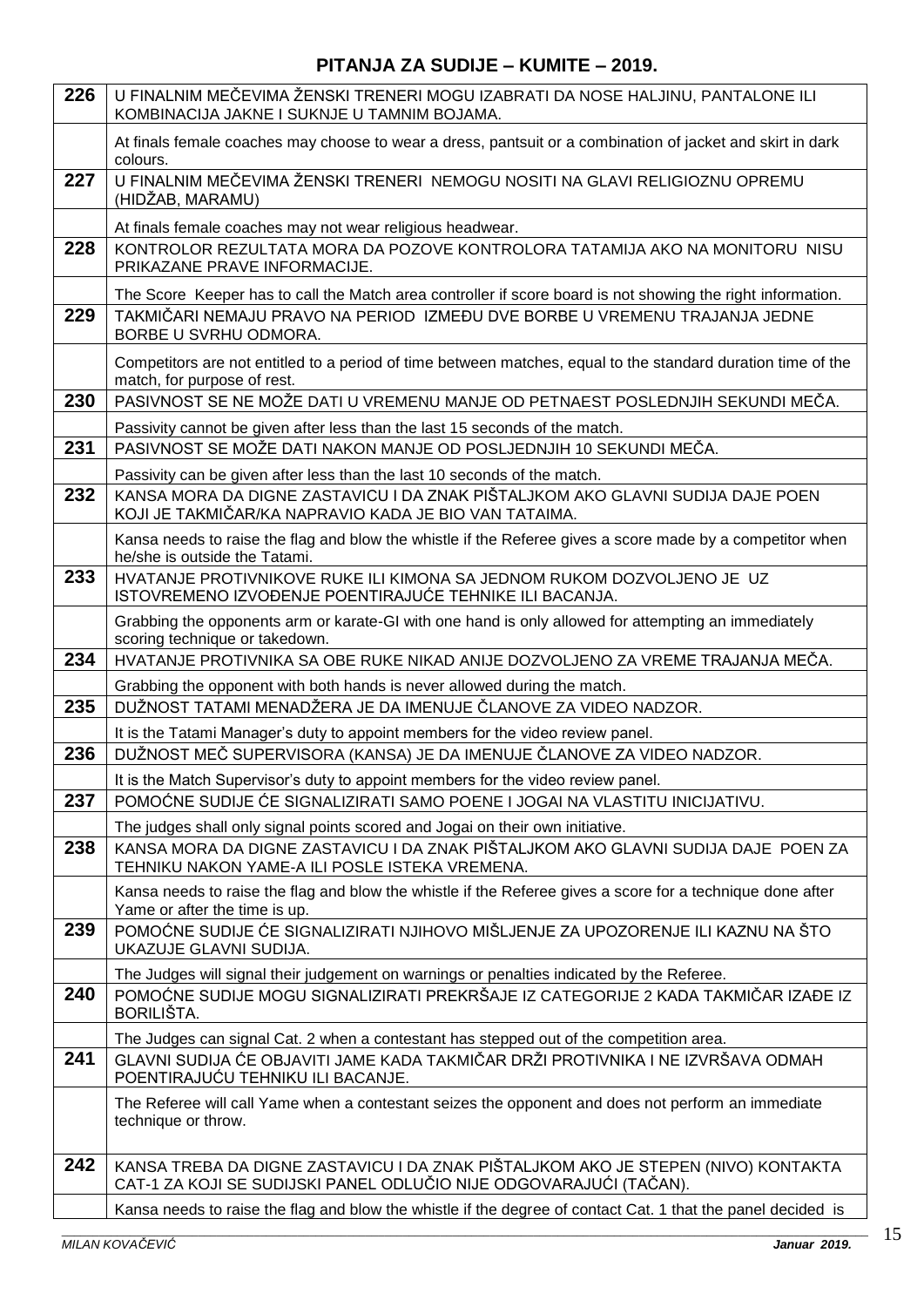|     | not correct.                                                                                                                                                                                                                                               |
|-----|------------------------------------------------------------------------------------------------------------------------------------------------------------------------------------------------------------------------------------------------------------|
| 243 | KADA TAKMIČAR DRŽI PROTIVNIKA GLAVNI SUDIJA ĆE DOZVOLITI NEKOLIKO SEKUNDI ZA<br>IZVOĐENJE BACANJA ILI POENTIRAJUĆE TEHNIKE.                                                                                                                                |
|     | When a contestant seizes the opponent the Referee will give several seconds for the contestant to perform<br>a throw or technique.                                                                                                                         |
| 244 | KANSA NE UČESTVUJE (NE IZJAČNJAVA SE) U OCENI DA LI JE POEN VALJAN ILI NE.                                                                                                                                                                                 |
|     | Kansa has no vote or authority in matters of judgement such as score was valid or not.                                                                                                                                                                     |
| 245 | GLAVNI SUDIJA MOŽE ZAUSTAVITI MEČ I DATI POEN BEZ MIŠLJENJA POMOĆNIH SUDIJA.                                                                                                                                                                               |
|     | The Referee can stop the match and give a point without the Judges opinion.                                                                                                                                                                                |
| 246 | AKO GLAVNI SUDIJA NE POZOVE DOKTORA U SITUACIJI KOJA JE PRAVILO 10 SEKUNDI, KANSA<br>MORA DATI ZNAK PIŠTALJKOM I DIĆI ZASTAVICU.                                                                                                                           |
|     | If the referee does not call the doctor in a 10 second rule situation, Kansa must blow the whistle and rise the<br>flag.                                                                                                                                   |
| 247 | POBEDNIČKI TIM JE ONAJ SA NAJVIŠE POBEDA OSIM ONIH OSVOJENIH SA SENSHU.                                                                                                                                                                                    |
|     | The winning team is the one with the most bout victories excluding those won by SENSHU.                                                                                                                                                                    |
| 248 | CRVENI I PLAVI POJASEVI NE MOGU BITI DUŽI OD TRI ČETVRTINE DUŽINE BUTINE.                                                                                                                                                                                  |
|     | The red and blue belts must be no longer than three-quarters thigh length.                                                                                                                                                                                 |
| 249 | ŽENSKI TRENERI MOGU NOSITI NA GLAVI RELIGIOZNU OPREMU (HIDŽAB, MARAMU) ALI<br>ODOBREN OD STRANE WKF, KAO ŠTO TO NOSE (ŽENSKE SUDIJE) GLAVNI I POMOĆNE SUDIJE.                                                                                              |
|     | Female coaches may wear religiously mandated headwear of a type approved by the WKF for referees and<br>judges.                                                                                                                                            |
| 250 | PRAVILNA KAZNA ZA SIMULIRANJE (IZMIŠLJANJE) POVREDE, KADA SU SUDIJE UTVRDILE DA JE<br>IZVEDENA TEHNIKA, U STVARI BIO POEN, JE HANSOKU.                                                                                                                     |
|     | The correct penalty for feigning an injury when the judges have determined that the technique in fact was a<br>score is Hansoku.                                                                                                                           |
| 251 | SVE DO TRI DISKRETNE GUMENE VRPCE ILI DRŽAČI REPA ZA KOSU SU DOZVOLJENI.                                                                                                                                                                                   |
|     | Up to three discreet rubber bands on a single pony tail is permitted                                                                                                                                                                                       |
| 252 | DISKVALIFIKACIJA SA KIKEN ZNAČI DA JE TAKMIČAR DISKVALIFIKOVAN IZ TE KATEGORIJE, ALI<br>TO NE ZNAČI DA ON NE MOŽE DA SE TAKMIČI U DRUGOJ KATEGORIJI.                                                                                                       |
|     | Disqualification by KIKEN means that the contestants are disqualified from that category, although it does<br>not affect participation in another category.                                                                                                |
| 253 | TAKMIČARI IMAJU PRAVO NA ODMOR I PROMENU OPREME IZMEĐU DVE BORBE U VREMENU<br>TRAJANJA JEDNE BORBE. IZUZETAK JE U SLUČAJU PROMENE BOJE OPREME, GDE SE OVAJ PUT<br>TO VREME POVEĆAVA DO PET MINUTA.                                                         |
|     | Competitors are entitled to a rest period of time between matches, equal to the standard duration time of the<br>match. The exception is in the case of change of equipment color, where this time is extended to five minutes.                            |
| 254 | U BILO KOJOJ BORBI, AKO JE NAKON ZAVRŠENE BORBE REZULTAT JEDNAK,(NEREŠEN), ONAJ<br>TAKMIČAR KOJI JE PRVI POENTIRAO, STEKAO SENCHU, PROGLAŠAVA SE POBEDNIKOM.                                                                                               |
|     | In any bout, if after full time the scores are equal, but one contestant has obtained 'first unopposed score<br>advantage' (SENSHU), that contestant will be declared the winner.                                                                          |
| 255 | POD POJMOM (SENSHU), "PRVI KOJI POENTIRA", SE PODRAZUMEVA KADA JEDAN TAKMIČAR PRVI<br>POENTIRA NAD PROTIVNIKOM (DRUGIM TAKMIČAREM) KOJI NIJE ZARADIO POEN PRE SUDIJSKOG<br>ZNAKA ZA ZAUSTAVLJANJE MEČA.                                                    |
|     | By 'first unopposed score advantage' (SENSHU) is understood that one contestant has achieved the first<br>instance of scoring on the opponent without having the opponent also score before the signal.                                                    |
| 256 | KADA OBA TAKMIČARA POENTIRAJU, "ISTOVREMENO",PRE SUDIJSKOG ZNAKA ZA<br>ZAUSTAVLJANJE MEČA, PREDNOST PRVOG POENA SE NE DODELJUJE, NEMA SENSHU-A,<br>I OBA TAKMIČARA ZADRZAVAJU MOGUĆNOST SENSHU U NASTAVKU MEČA PRILIKOM PRVOG<br>SLEDEĆEG OSVAJANJA POENA. |
|     | Where both contestants score before the signal, no 'first unopposed score advantage' is awarded and both<br>contestants retain the possibility of SENSHU later in the bout.                                                                                |